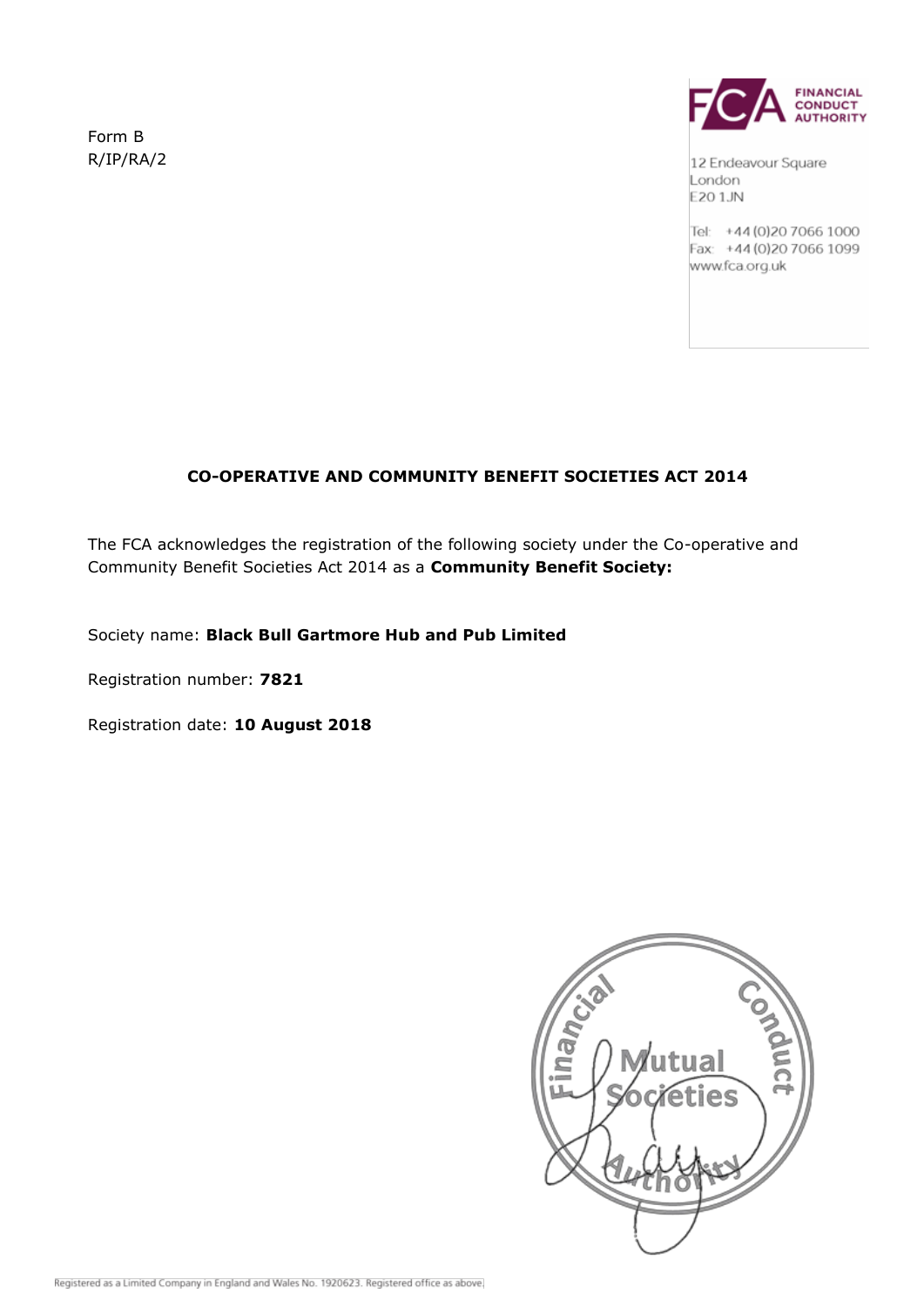# **Co-operative and Community Benefit Societies Act 2014**

## **Rules of**

#### **Black Bull Gartmore Hub and Pub Limited**

#### **NAME**

1. The name of the society shall be Black Bull Gartmore Hub and Pub Limited.

## **REGISTERED OFFICE**

2. The registered office of the society shall be at Gartmore House Gartmore Stirling FK8 3RS.

#### **INTERPRETATIONS**

3. In these rules:

**"Address"** means a postal address or, for the purposes of electronic communication, a fax number, email address or telephone number for receiving text messages;

**"the Act"** refers to the Co-operative and Community Benefit Societies Act 2014 or any Act or Acts amending or in substitution of it or them for the time being in force;

**"Auditor"** means a person eligible for appointment as a company auditor under Part 42 of the Companies Act 2006;

**"Authorised Attorney"** means a person appointed with authority to act for another person in specified or all legal or financial matters;

**"The Board of Directors" or "Board"** means all those persons appointed to perform the duties of directors of the society;

**"Board Meeting"** includes, except where inconsistent with any legal obligation a physical meeting, a meeting held by electronic means and a meeting held by telephone;

**"Clear Days"** in relation to the period of notice does not include the day on which the meeting is to be held and the day on which the notice is handed to someone or left at their Address, or the day on which it is sent, is in the process of being sent and is assumed to be delivered;

**"Director"** means a director of the society and includes any person occupying the position of director, by whatever name called;

**"Document"** includes, unless otherwise stated, any document sent or supplied in electronic form;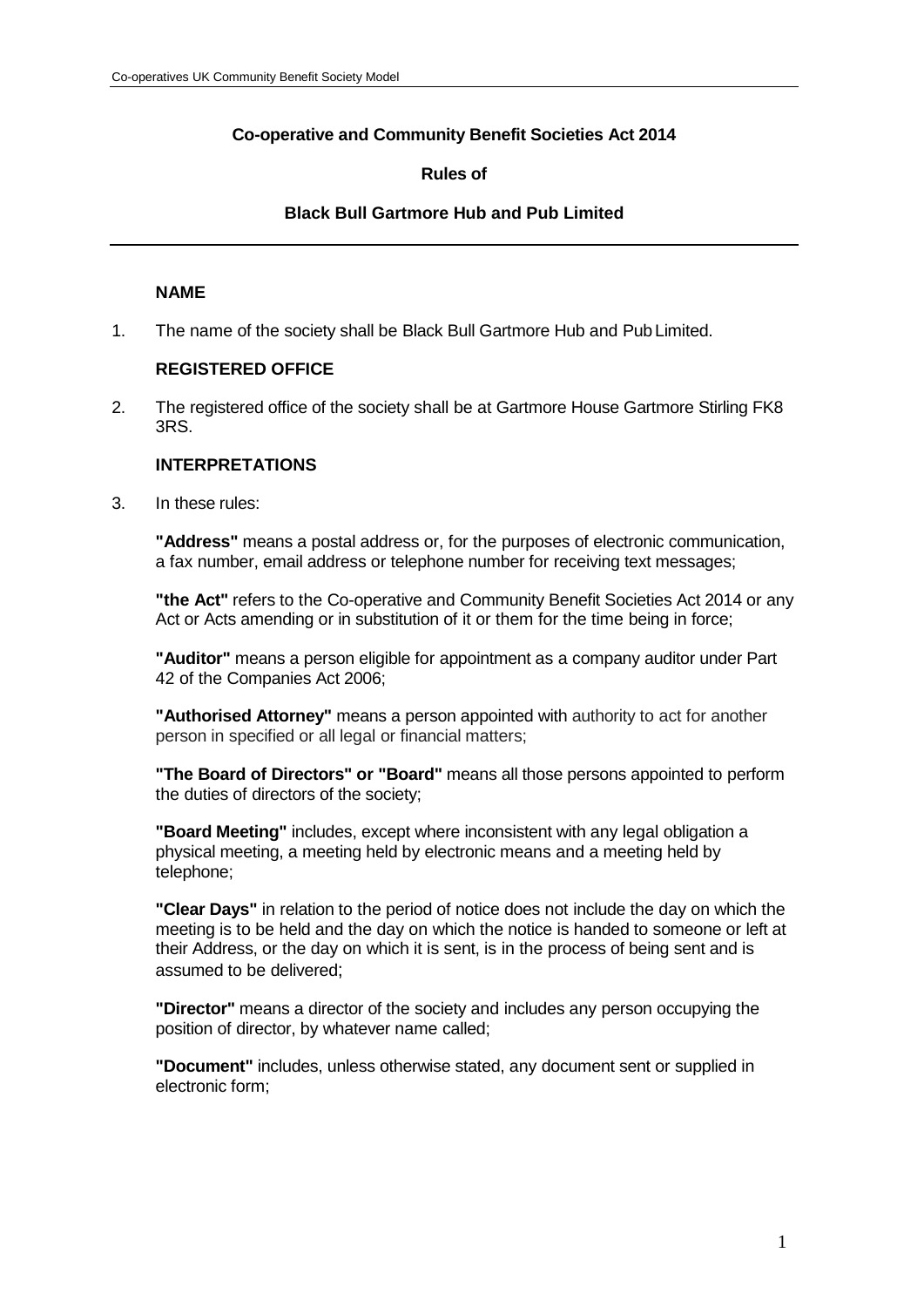**"Electronic Means"** shall include, for example, email, video links and secure authenticated website transactions;

**"Employee"** means anyone holding a contract of employment with the Society;

**"Extraordinary Resolution"** means, unless the context requires otherwise, those decisions requiring an extraordinary resolution as detailed under 'Resolutions' in these rules;

**"Founder Member"** means a subscriber to these rules for the purposes of registration;

**"Member"** has the meaning as detailed under 'Membership' in these rules;

**"Office Holder"** means a receiver, administrative receiver, liquidator, provisional liquidator or administrator of a Member of all or substantially all of the Member's assets;

**"Officer"** has the meaning as detailed under 'Officers' in these rules;

**"Person"** means, unless the context requires otherwise, a natural person, unincorporated body, firm, partnership, corporate body or the nominee of an unincorporated body, firm, partnership or corporate body;

**"Registrar"** means the Financial Conduct Authority (FCA) or any body that succeeds its function;

**"Regulations"** has the meaning as detailed under 'Regulations' in these rules;

**"Rules"** means these Rules;

**"Secretary"** means any person appointed to perform the duties of the Secretary of the society;

**"Simple Majority"** means a resolution passed by more than 50% of those Members voting on the resolution either present (which shall include those present but not in Person) at a general meeting or represented by proxy, or in the case of a written resolution by Members signing the resolution. In the context of a Board meeting, Simple Majority means a resolution passed by more than 50% of those Directors voting on the resolution either present (which shall include those present but not in Person) at a Board meeting, or in the case of a written resolution by Directors signing the resolution;

**"Society"** means the above named society;

**"Transferable"** means shares that are transferable to another Person who also qualifies for membership of the Society in accordance with these Rules;

**"Withdrawable"** means shares with the associated right for the Member to withdraw and receive in return the value of their shares from the Society;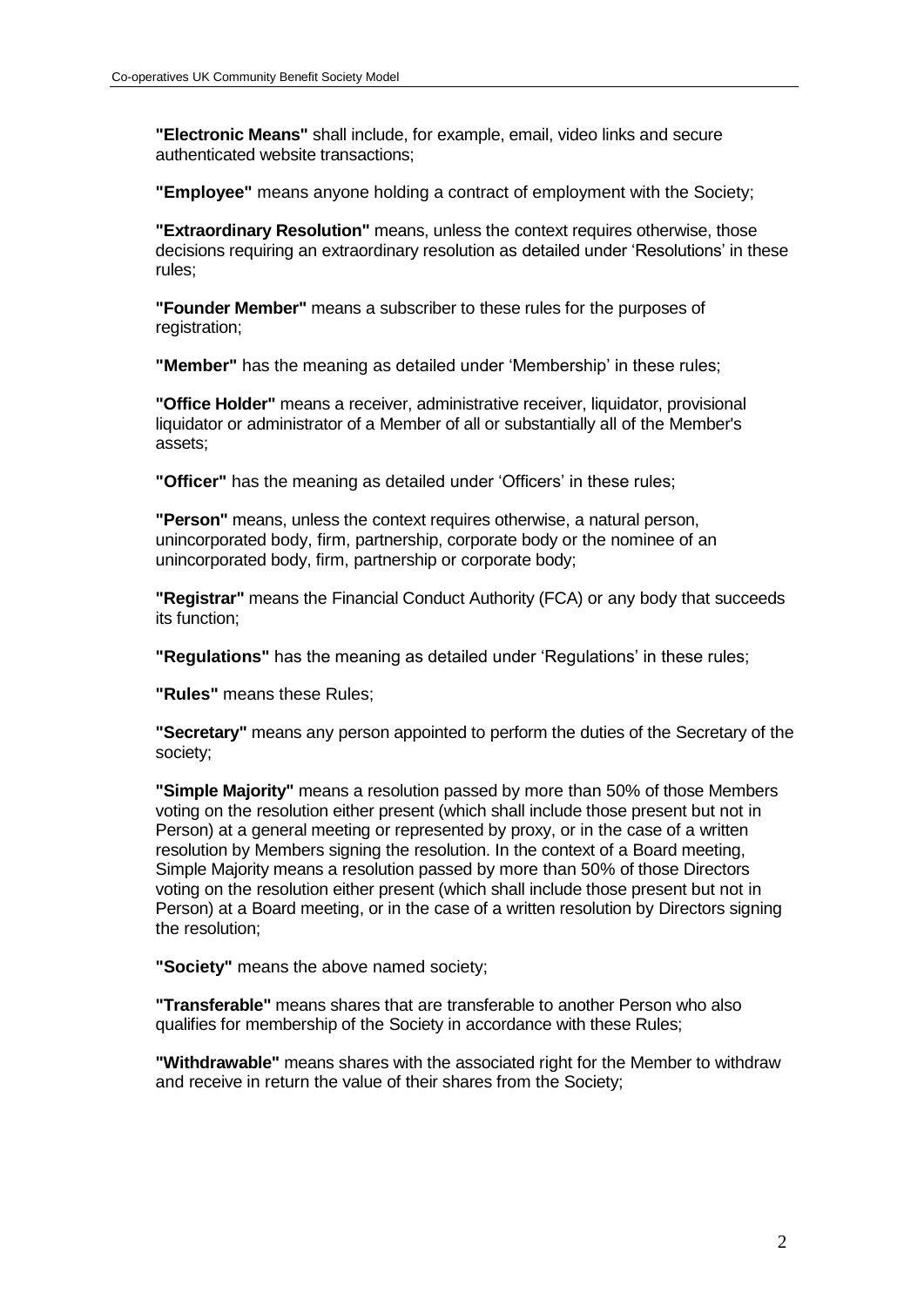**"Writing"** means the representation or reproduction of words, symbols or other information in a visible form by any method or combination of methods, whether sent or supplied by Electronic Means or otherwise.

# **OBJECTS**

- 4. The objects of the Society shall be to carry on any business for the benefit of the community of Gartmore and surrounding area by acquiring and operating the Black Bull Hotel, Gartmore and engaging in any other ancillary activities that may further benefit that community. For these purposes the community of Gartmore shall be defined as all those resident within the following FK8 postcodes: 3RE, 3RF, 3RH, 3RJ, 3RL, 3RN, 3RP, 3RQ, 3RR, 3RS, 3RT, 3RU, 3RW, 3RX, 3RY, 3RZ, 3SA, 3SB, 3SD, 3SE, 3SF, 3SG, 3SJ, 3SL, 3SP, 3SR, 3ST, 3SU, 3SW, 3SX, 3SZ, 3TA, 3TD, 3TE, 3TF, 3TG, 3UE, 3UF, 3UG, 3UH, 3UJ, 3UL, 3UN, 3UP, 3UQ, 3UR, 3UT, 3UU, 3UW, 3UX, 3UY, 3UZ, 3XA, 3XB, 3XD, 3XF, 3XG, 3QH, 3XQ, 3PB and G63 postcodes: 0QY, 0QZ.
- 5. The Society shall be owned and controlled by its Members on a fair andequitable basis.

## **POWERS**

6. The Society may do all such lawful things as may further the Society's objects and, in particular, may borrow or raise funds for any purpose that is beneficial to the Society.

## **BORROWING**

- 7. The Society shall have the power to borrow money from its Members and others in order to further its objects providing that the amount outstanding at any one time shall not exceed £10,000,000.
- 8. The Society shall have the power to mortgage or charge any of its property, including the assets and undertakings of the Society, present and future, and to issue loan stock, debentures and other securities for money borrowed or for the performance of any contracts of the Society or its customers or Persons having dealings with the Society.
- 9. The rate of interest on money borrowed, except on money borrowed by way of bank loan or overdraft or from a finance house or on mortgage from a building society or local authority, shall not exceed 5% per annum or 2% above the Bank of England base rate at the commencement of the loan, whichever is the greater.
- 10. The Society may receive from any Person, donations or loans free of interest in order to further its objects but shall not receive money ondeposit.

## **FINANCIAL SERVICES AND MARKETS ACT 2000 ACTIVITY**

11. For the avoidance of doubt the Society shall not engage in any activity by virtue of any of these Rules that would require a permission from the Registrar to carry on that activity without first having applied for and obtained such permission.

# **INVESTMENT OF FUNDS**

12. The Society, with the authority of the Board, may invest any part of its funds in the manner set out in Section 27 of the Act.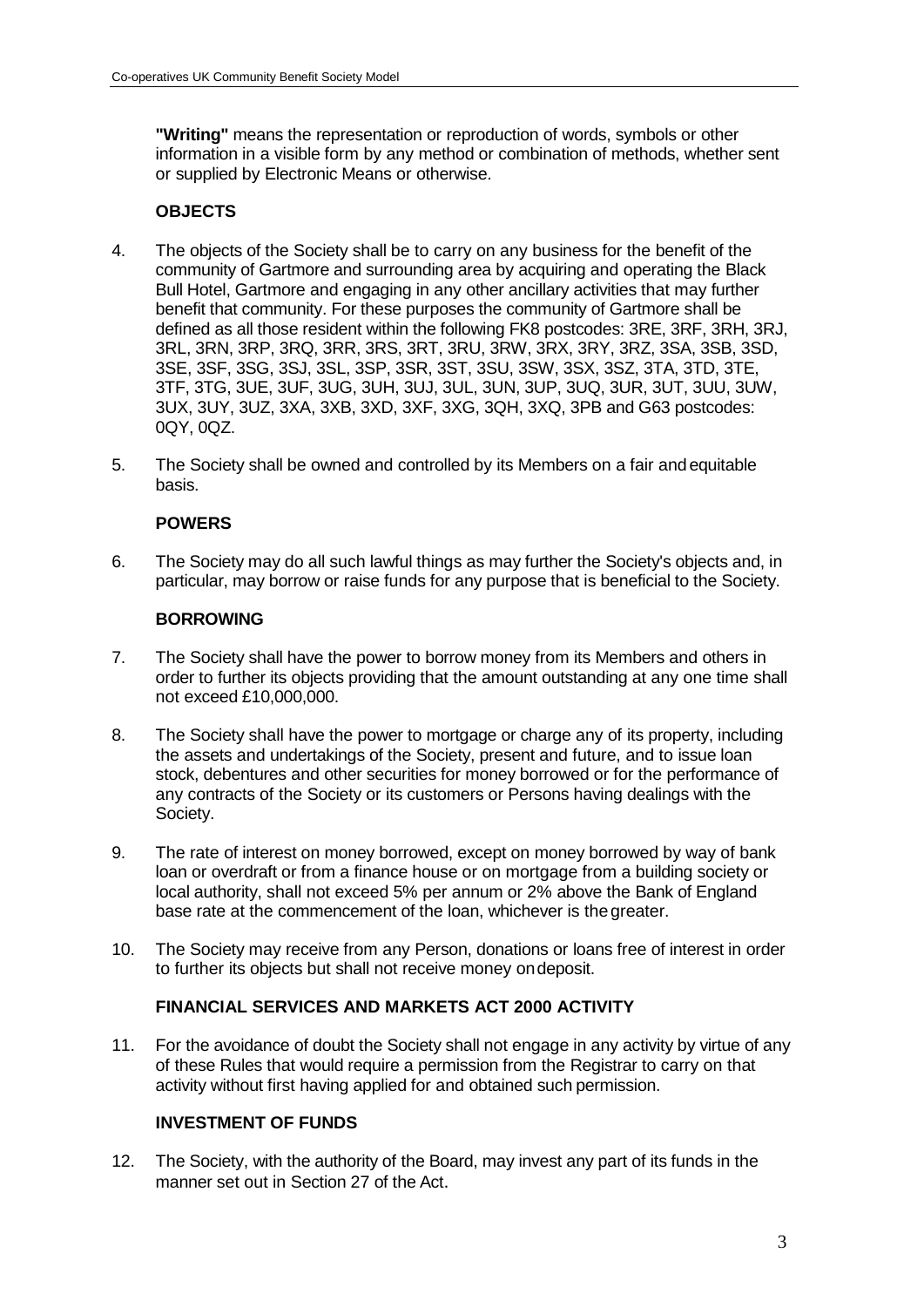## **MEMBERS**

13. The first Members of the Society will be the Founder Members. The Board shall admit to membership any individual, corporate body or nominee of an unincorporated body, firm or partnership who supports the objects of the Society and who has paid or agreed to pay any subscription or other sum due in respect of membership for the time being in force, but must ensure that residents of Gartmore and surrounding area (as defined above in rule 4) shall at all times form a majority of the total membership.

## **Applications for Membership**

- 14. No natural person shall be admitted into membership of the Society unless they have attained the age of 16. All those wishing to become a Member must support the objects of the Society and complete an application for membership which shall include an application for at least one share in the Society. Such an application form must be approved by the Directors and the Directors must approve each application for membership.
- 15. A corporate body which is a Member shall by resolution of its governing body appoint a representative who may during the continuance of her/his appointment be entitled to exercise all such rights and powers as the corporate body would exercise if it were an individual person. Each such corporate body Member shall supply notification in Writing to the Society of its choice of representative.

## **Member Commitment**

16. All Members agree to participate in general meetings and take an active interest in the operation and development of the Society and its business. Members have a duty to respect the confidential nature of the business decisions of the Society.

## **Termination of Membership**

- 17. A Member shall cease to be a Member of the Society immediately that they:
	- (a) Fail to hold the minimum shareholding; or
	- (b) Fail to pay the annual subscription (if any) within 3 months of it falling due; or
	- (c) Resign in Writing to the Secretary;or
	- (d) Are expelled from membership in accordance with these Rules; or
	- (e) Die, are wound up or go into liquidation.

## **Expulsion from Membership**

- 18. A Member may be expelled for conduct prejudicial to the Society by an Extraordinary Resolution, provided that the grounds for expulsion have been specified in the notices calling the meeting and that the Member whose expulsion is to be considered shall be given the opportunity to make representations to the meeting or, at the option of the Member, an individual who is there to represent them (who need not be a Member of the Society) has been allowed to make representations to the general meeting.
- 19. If on due notice having been served the Member fails to attend the meeting the meeting may proceed in the Member's absence.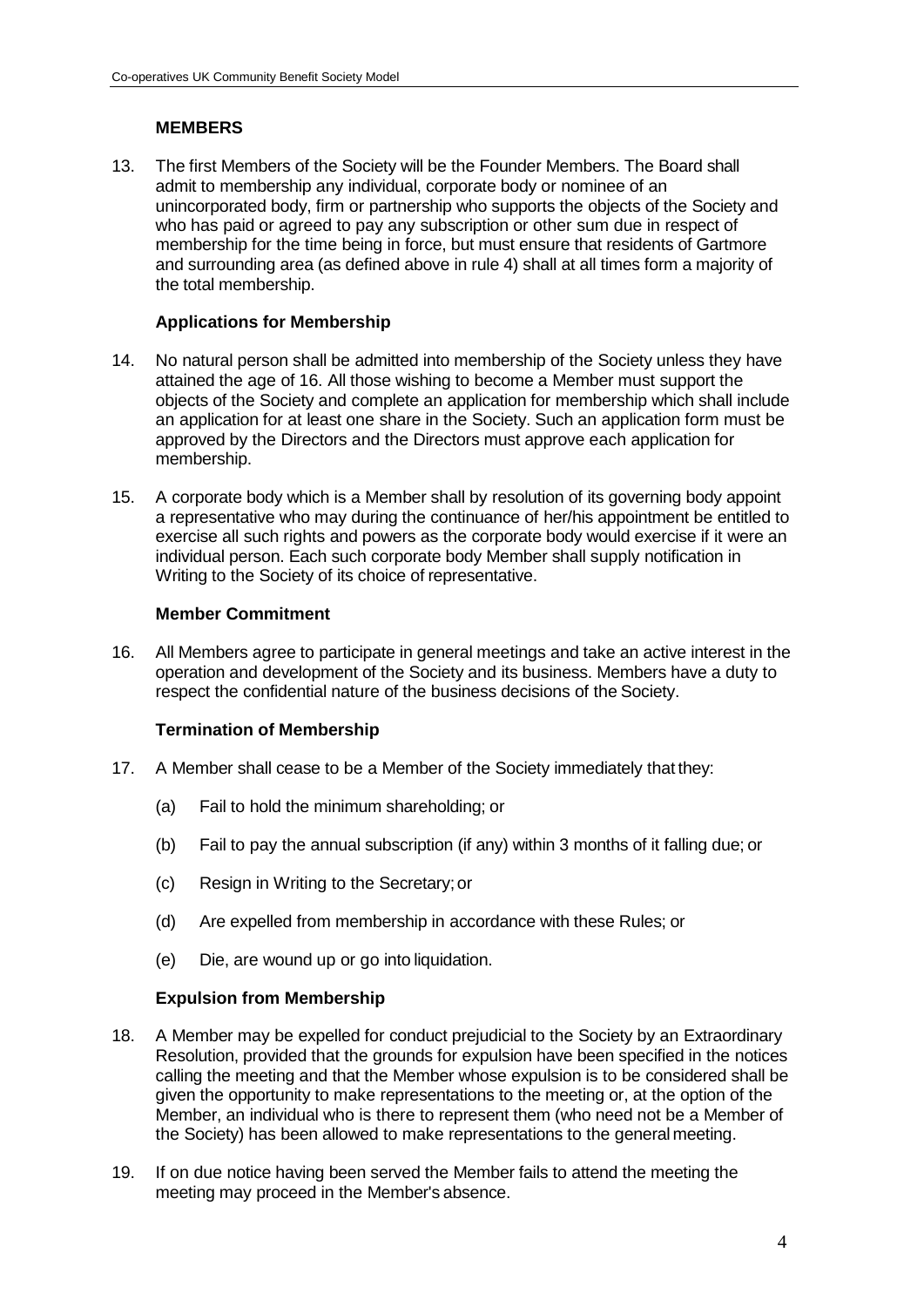- (a) An expelled Member shall be paid the nominal value of shares held by them at the time of expulsion;
- (b) No Member expelled from membership shall be re-admitted except by an Extraordinary Resolution.

## **PROCEEDINGS ON DEATH OR BANKRUPTCY OF A MEMBER**

20. In accordance with section 37 of the Act, a Member may nominate one or more persons to whom property which that Member holds in the Society may be transferred on death. On receiving a satisfactory proof of death of a Member who has made a nomination the Society shall, in accordance with the Act, either transfer or pay the full value of the property comprised in the nomination to the individual or individuals entitled thereunder. Any property held by a Member who dies or becomes bankrupt which is not dealt with by nomination under this Rule shall be dealt with asfollows:

Upon a claim being made by:

- (a) The personal representative of a deceased Member; or
- (b) The trustee in bankruptcy of a Member who is bankrupt; or
- (c) The Office Holder to any property in the Society belonging to such a Member,

the Society shall transfer or pay property to which the personal representative, trustee in bankruptcy or Office Holder has become entitled as that person may direct them.

#### **Share Capital**

- 21. The shares of the Society shall be of the nominal value of £1. The minimum shareholding required of a Member shall be no more than 25 shares and subject to that shall be defined as such number of fully paid shares as the Board may determine subject to the Act, or as may be required by a particular offer of shares, or, failing such determination or requirement, shall be one share.
- 22. The Society may accept applications for shares in tranches which are smaller in number than the minimum shareholding, provided that any Member who does not achieve the minimum shareholding within 12 months of their first payment ceases to be a Member of the Society. Any person ceasing to become a Member under this rule shall have the value of their shares as at the date on which they ceased to become a Member returned to them and the relevant shares shall be cancelled.
- 23. Applications for shares shall be made to the Board of the Society who shall allot to Members, upon their admission, the share or shares for which they have applied provided that the total number of shares allotted to any Member shall not exceed the maximum shareholding permitted by law. Shares shall be paid for in full on allotment.
- 24. If a Member who is required to withdraw from membership under these Rules is unable to transfer their shares and the right to withdraw shares has been suspended, then the nominal value of their share capital may:
	- (a) be converted into loan stock upon such terms as may be agreed between the Board and the Member, or their personal representative, trustee in bankruptcy, or Office Holder provided that such agreement shall require the repayment of the loan within a period not exceeding three years; or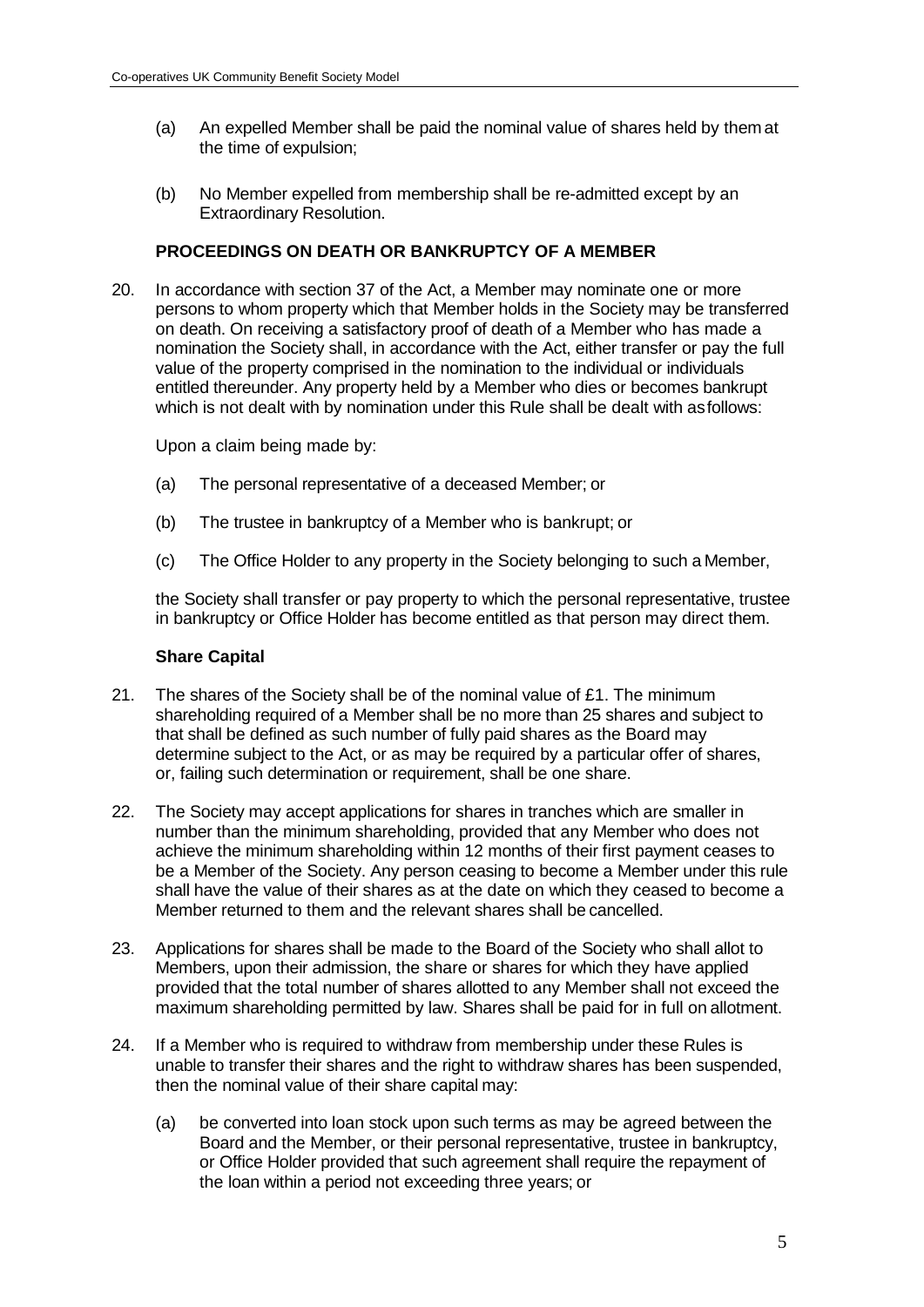- (b) be surrendered in full to the Society at which point the Shares will be cancelled. The surrender must be made in such form as the directorsrequire.
- 25. Shares shall be Withdrawable only in accordance with the provisions of these Rules. Shares shall be non-Transferable except:
	- (a) on death or bankruptcy; or
	- (b) (in the case of an unincorporated organisation or partnership), on a change of nominee(s) and only to the new nominee(s).

#### **Withdrawal of share capital**

- 26. Shares may be withdrawn by Members upon giving three months' notice to the Society (though the Board retain sole discretion to return money paid for them), provided that:
	- (a) All withdrawals shall be paid in the order in which the notices were received by the Society;
	- (b) A Member shall not be entitled to withdraw shares which would leave them with less than the minimum shareholding, unless they intend to terminate their membership of the Society;
	- (c) The Board may waive the notice required for a withdrawal and may direct payment to be made without notice or on such shorter notice as they considerfit;
	- (d) The Board may, at their sole discretion, suspend the right to withdraw either wholly or partially, and either indefinitely or for a fixed period. The suspension shall extend and apply to all notices of withdrawal which have been received and remain unpaid at the time the Board suspends the right to withdraw. Where the suspension is for a fixed period, such period may be extended from time to time by the Board;
	- (e) During any period when the right of withdrawal has been suspended under the provision immediately above, the shares of deceased Members may, if the Board agree, be withdrawn by their personal representatives upon giving such notice as the Board may require;
	- (f) The amount to be paid to a Member on withdrawal shall be the amount paid up or credited on the shares to be withdrawn, except where the shares are subject to a reduction in their value in accordance with the provisions of these Rules;
	- (g) At the discretion of the Board, interest shall be payable on any share in respect of which a notice of repayment has been given until the date of repayment.
- 27. Any share withdrawn in accordance with these Rules shall becancelled.
- 28. Members may withdraw from the Society by withdrawing all their shares in the Society in accordance with these Rules or, if the right to withdraw has been suspended, by surrendering all their shares to the Society. Upon such surrender the Board may at their discretion pay to the withdrawing Member the amount paid up or credited on the shares surrendered.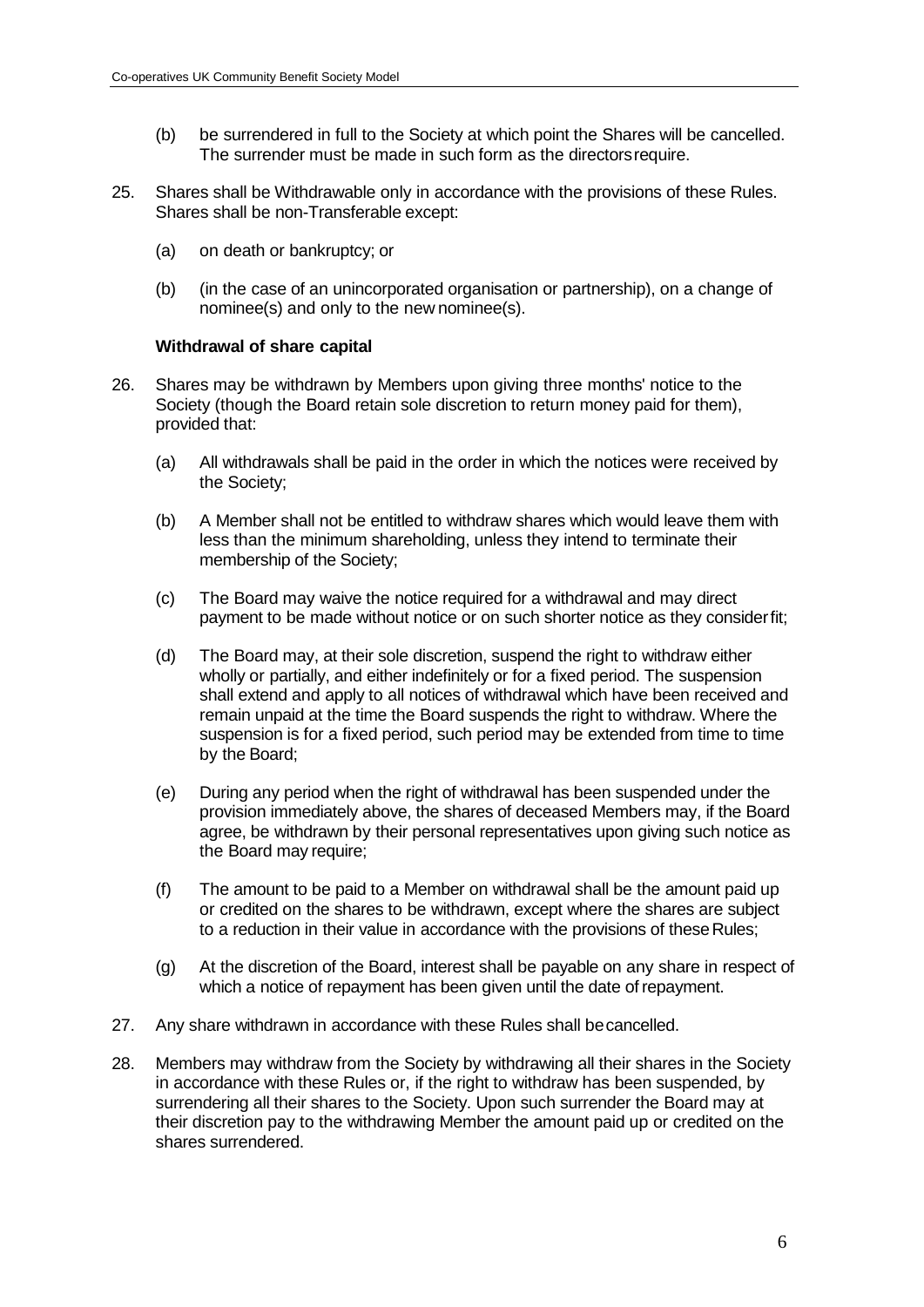29. The Society may deduct such reasonable sum to cover any administrative costs of withdrawal from the monies payable to a Member on the withdrawal of shares inthe Society.

#### **Reduction in Share Values**

- 30. If at any time the Society's auditors (or, if the Society does not have auditors,another qualified independent accountant) certify that the Society's liabilities plus its share capital exceed its assets, the Board may resolve to redenominate to reduce the nominal value of all issued shares to 10 pence or to any multiple of 10 pence.
- 31. The Board may then further resolve that a Member's shareholding will be redenominated so that the Member's total shareholding reflects the Society's value using the new nominal value of the shares. Where such calculation will lead to a Member's shareholding comprising a fractional balance of a 10 pence share the Member's shareholding shall be rounded down to the nearest 10 pence share. Following the resolution, the original balance of the nominal value of the shares shall be cancelled and no right to interest or dividend or the balance of nominal value following cancellation shall exist.

## **Lien on Shares and Right of Offset**

32. The Society shall have a lien on the shares of a Member for any debt due to it by the Member and may offset any sum standing to the Member's credit with the Society in or towards payment of such debt.

## **GENERAL MEETINGS**

- 33. The Society shall, within six months of the end of the financial year, hold a general meeting of the Members as its annual general meeting and shall specify the meeting as such in the notice calling it.
- 34. The business of an annual general meeting shall comprise, where appropriate:
	- (a) The receipt of the accounts and balance sheet and of the reports of the Board and Auditor (if any);
	- (b) The appointment of an Auditor, if required;
	- (c) The election of the Board or the results of the election if held previously by ballot;
	- (d) The application of profits;
	- (e) The transaction of any other business included in the notice convening the meeting.

#### **Calling a General Meeting**

35. The Secretary, at the request of the Board of Directors, may convene a general meeting of the Society. The purpose of the general meeting shall be stated in the notice of the meeting.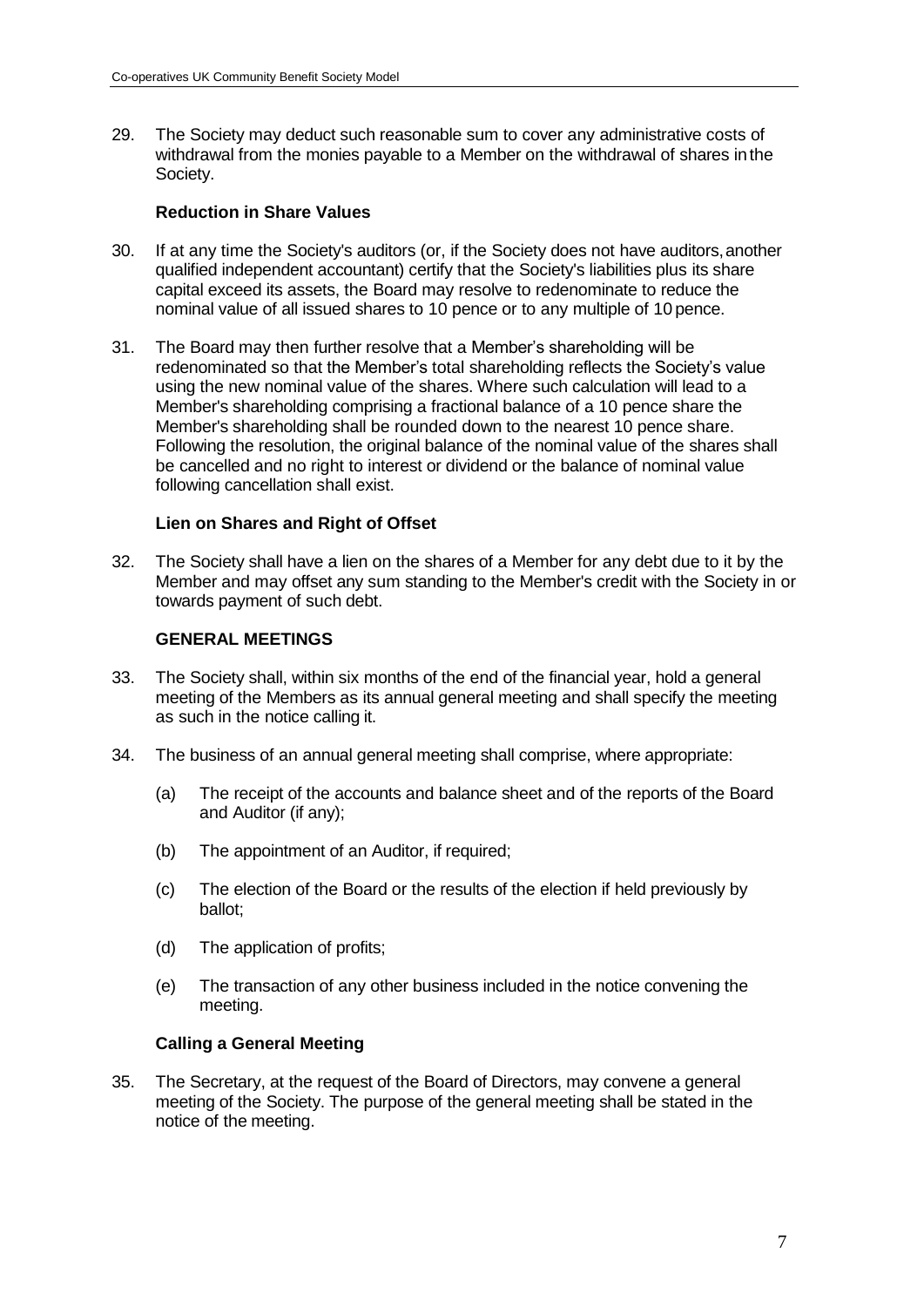- 36. The Board of Directors upon an application signed by one-tenth of the total number of Members, or 100 Members, whichever is the lesser, delivered to the registered office of the Society, shall convene a general meeting. The purpose of the general meeting shall be stated in the application for and notice of the meeting. No business other than that stated in the notice of the meeting shall be conducted at the meeting.
- 37. If within one month from the date of the receipt of the application the Board have not convened a general meeting to be held within six weeks of the application, anythree Members of the Society acting on behalf of the signatories to the application may convene a general meeting, and shall be reimbursed by the Society for any costs incurred in convening such a meeting.

#### **Notices**

- 38. The Directors shall call the annual general meeting giving 14 Clear Days' notice to all Members. All other general meetings shall be convened with at least 14 Clear Days' notice but may be held at shorter notice if so agreed in Writing by 90% of the Members.
- 39. Notices of meetings shall either be given to Members personally or sent to them at their Address or alternatively, if so agreed by the Society in general meeting, notices of general meetings may be displayed conspicuously at the registered office and in all other places of business of the Society to which Members have access. Notices shall specify the date, time and place at which the meeting is to be held, and the business which is to be transacted at that meeting. A general meeting shall not transact any business other than that specified in the notices calling the meeting.
- 40. A notice sent to a Member's Address shall be deemed to have been duly served 48 hours after its posting. The accidental omission to send any notice to orthe non-receipt of any notice by any Person entitled to receive notice shall not invalidate the proceedings at the meeting.
- 41. All notices shall specify the date, time and place of the meeting along with the general nature of business to be conducted and any proposed resolutions.
- 42. If the Society has appointed an Auditor in accordance with these Rules they shall be entitled to attend general meetings of the Society and to receive all notices of and communications relating to any general meeting which any Member of the Society is entitled to receive. The Auditor shall be entitled to be heard at any meeting on anypart of the business of the meeting which is of proper concern to anAuditor.

#### **Quorum**

43. No business shall be transacted at a general meeting unless a quorum of Members is present which shall include those Members present, but not in person. Unless amended by Extraordinary Resolution, a quorum shall be 3 Members or 10% of the membership, whichever is the greater.

#### **Chairing General Meetings**

44. The chairperson of the Society shall facilitate general meetings. If s/he is absent or unwilling to act at the time any meeting proceeds to business then the Members present shall choose one of their number to be the chairperson for that meeting.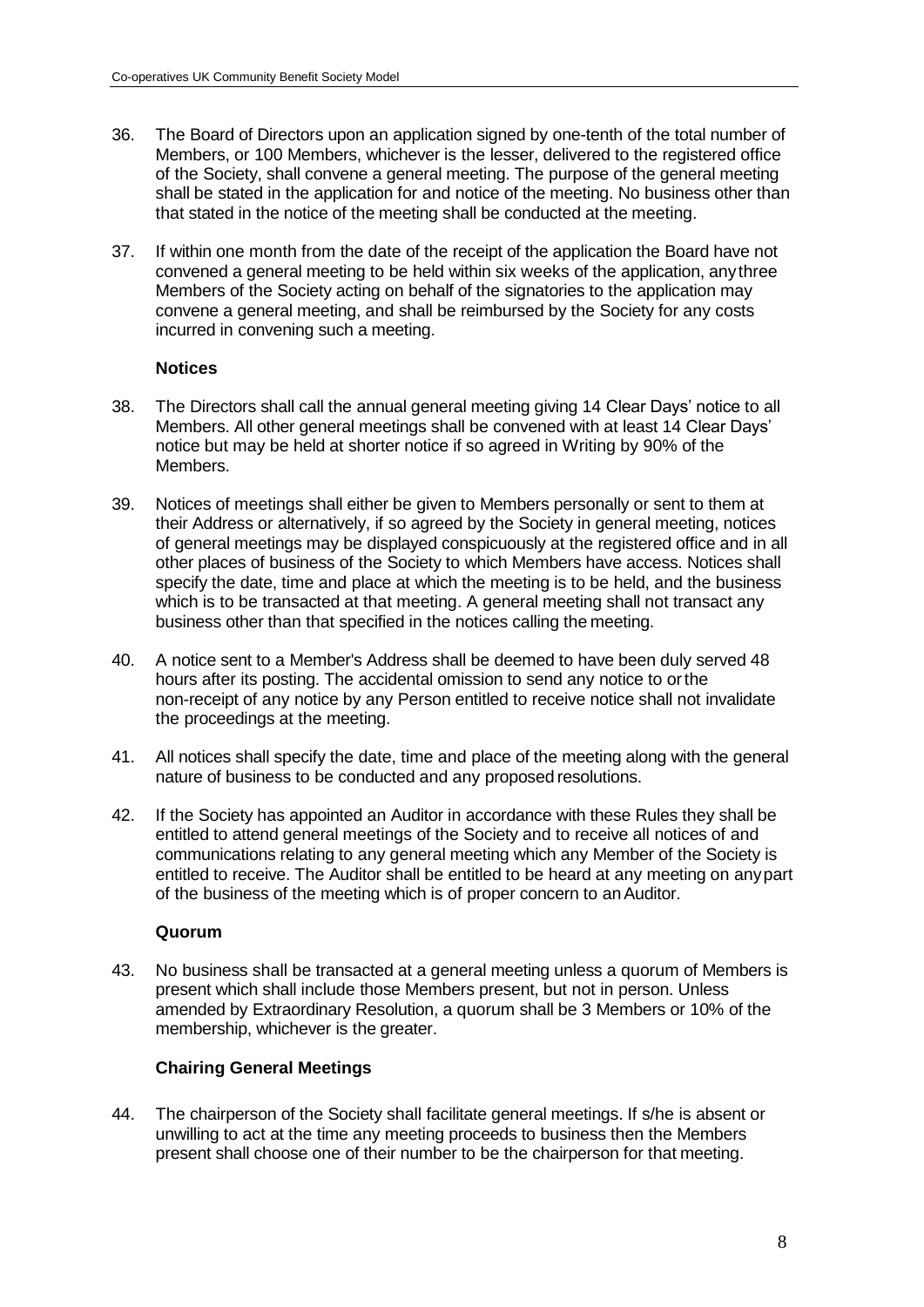# **Attendance and Speaking at General Meetings**

- 45. A Member is able to exercise the right to speak at a general meeting and is deemedto be in attendance when that Person is in a position to communicate to all those attending the meeting. The Directors may make whatever arrangements they consider appropriate to enable those attending a general meeting to exercise their rights to speak or vote at it including by Electronic Means. In determining attendance at a general meeting, it is immaterial whether any two or more Members attending are in the same place as each other, provided that they are able to communicate with each other.
- 46. The chairperson of the meeting may permit other persons who are not Members of the Society to attend and speak at general meetings, without granting any voting rights.

## **Adjournment**

- 47. If a quorum is not present within half an hour of the time the general meeting was due to commence, or if during a meeting a quorum ceases to be present, the chairperson must adjourn the meeting to the same day, place and time in the following week. If a quorum is not present within half an hour of the time the adjourned meeting is due to commence, the Members present shall constitute a quorum and the meeting shall proceed to business.
- 48. The chairperson of a general meeting may adjourn the meeting whilst a quorum is present if:
	- (a) The meeting consents to that adjournment; or
	- (b) It appears to the chairperson that an adjournment is necessary to protect the safety of any persons attending the meeting or to ensure that the business of the meeting is conducted in an orderly manner.
- 49. The chairperson must adjourn the meeting if directed to do so by themeeting.
- 50. When adjourning a meeting the chairperson must specify the date, time andplace to which it will stand adjourned or that the meeting is to continue at a date, time and place to be fixed by the Directors.
- 51. If the meeting is adjourned for 14 days or more, at least 7 Clear Days' notice ofthe adjourned meeting shall be given in the same manner as the notice of the original meeting.
- 52. No business shall be transacted at an adjourned meeting other than business which could properly have been transacted at the meeting if the adjournment had not taken place.

## **Voting**

- 53. A resolution put to the vote at a general meeting shall be decided on a show of hands unless a paper ballot is demanded in accordance with these Rules. A declaration by the chairperson that a resolution has on a show of hands been carried or lost with an entry to that effect recorded in the minutes of the general meeting shall be conclusive evidence of the result. Proportions or numbers of votes in favour for or against need not be recorded.
- 54. In the case of an equality of votes, whether on a show of hands or a poll, the chairperson shall not have a second or casting vote and the resolution shall be deemed to have been lost.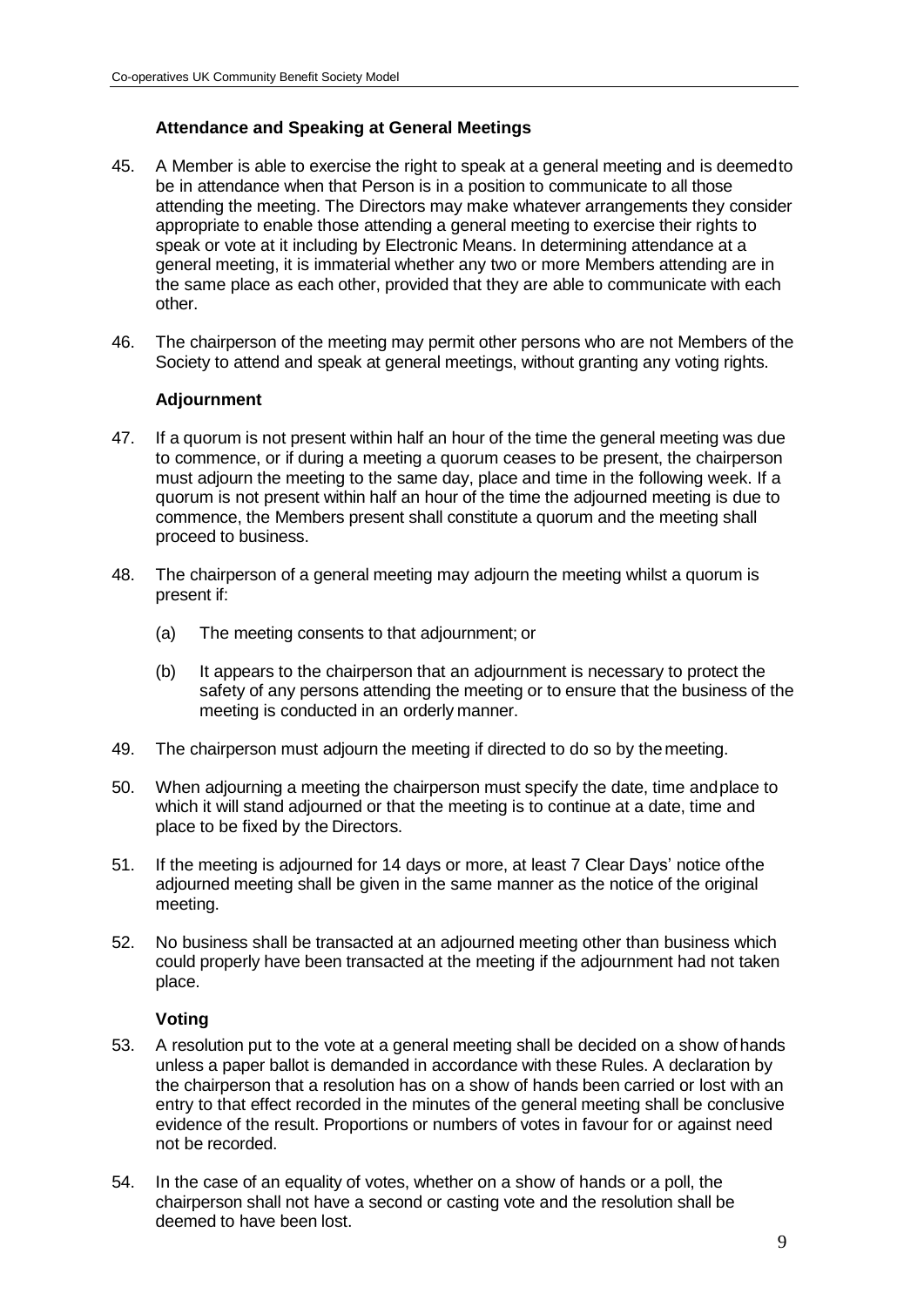# **Paper Ballot**

- 55. A paper ballot on a resolution may be demanded before or on the declaration ofthe result of the show of hands by three Members at a generalmeeting.
- 56. If a paper ballot is duly demanded it shall be taken in such a manner as the chairperson directs, provided that no Member shall have more than one vote, andthe result of the ballot shall be deemed to be the resolution of the meeting at which the ballot was demanded.
- 57. The demand for a paper ballot shall not prevent the continuance of a meeting for the transaction of any other business than the question upon which a ballot has been demanded. The demand for a paper ballot may be withdrawn.
- 58. The Board may permit decisions to be taken at general meetings by a combination of postal voting, by secure electronic voting procedures, voting in person or by proxy provided that each Member has only one vote.

## **Proxy Voting**

59. Any Member entitled to attend and vote at a general meeting may appoint another person, who may but need not be a Member, as their proxy to attend and vote on their behalf. A proxy shall be appointed by delivering an appointment in Writing to the registered office or such other place as may be selected by the Board and stated in the meeting notice at least two days before the date of the meeting at which the proxy is authorised to vote. It must be signed or approved and sent by the Member or aduly Authorised Attorney. Any proxy form delivered late shall be invalid. Any question as to the validity of a proxy shall be determined by the chairperson of the meeting whose decision shall be final.

#### **Resolutions**

- 60. Decisions at general meetings shall be made by passing resolutions:
	- (a) The following decisions must be made by Extraordinary Resolution:
		- (i) Decisions to expel Members;
		- (ii) Any amendment to the Society's Rules, subject always to regulation 7 of the Community Benefit Societies (Restriction on use of Assets) Regulations 2006, which has the effect of making the 'Application of Profits' rule dealing with the restriction on use of assets irrevocable.
		- (iii) The decision to wind up the Society.
	- (b) Decisions set out in these Rules required to be passed by special resolution must be passed in the way required by the Act. All other decisions shall be made by ordinary resolution.
- 61. An Extraordinary Resolution is one passed by a majority of not less than 75% of votes cast at a general meeting and an ordinary resolution is one passed by a simple majority of votes cast.
- 62. Unless the Act specifically requires a special resolution to be passed at a general meeting, a resolution may be passed as a written resolution. A written resolution may consist of several identical Documents signed by one or more Members.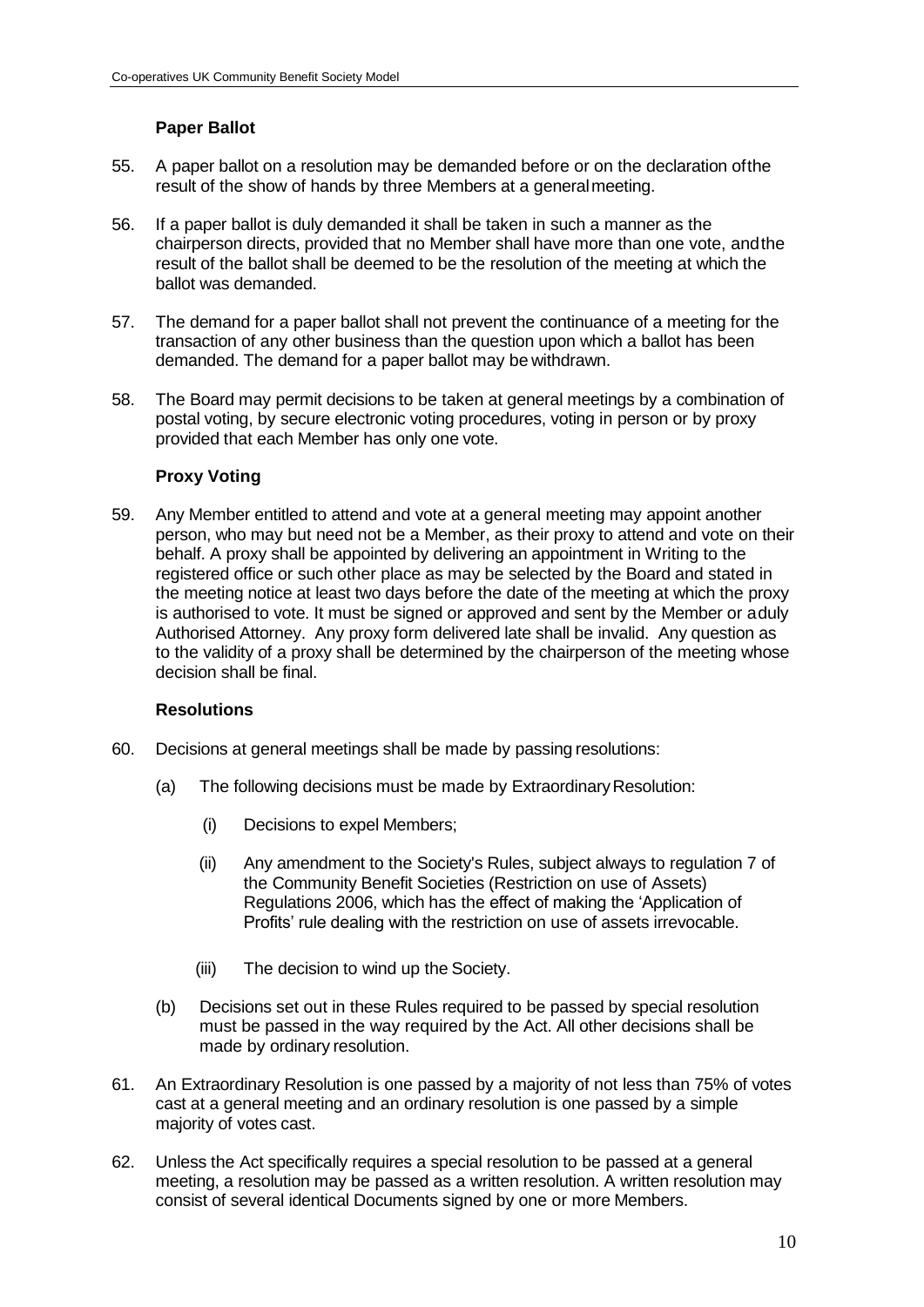# **DIRECTORS**

- 63. The Society shall have a Board of Directors comprising not less than three Directors.
- 64. The initial Directors of the Society from registration until the first annual general meeting shall be appointed by the Founder Members.
- 65. Only persons who are aged 18 years or more may serve on the Board ofDirectors.

#### **Board Composition**

66. The Board of Directors shall be elected by and from the Society's Members. For the purposes of such elections there shall be two constituencies of Members: **Community Members** resident in Gartmore and surrounding area (as defined in rule 4); and **Supporter Members** from elsewhere who support the objects of the Society. Those elected by and from the Community Members shall at all times form the majority of the Board, and no more than two persons shall be elected by and from the Supporter Members. The maximum number of Directors serving on the Board shall be determined by a general meeting of the Society from time to time.

# **Retirement Cycle**

67. At the first annual general meeting all Directors shall stand down. At every subsequent annual general meeting one-third of the elected Directors, or if their number is not a multiple of three then the number nearest to one-third, shall retire from office. The Directors to retire shall be the Directors who have been longest in office since their last election. Where Directors have held office for the same amount of time the Director to retire shall be decided by lot. A retiring Director shall be eligible for re-election.

## **Co-option of Directors**

- 68. In addition to those Directors appointed under the provisions titled 'Board Composition' in these Rules, the Board of Directors may co-opt up to two external independent Directors who need not be Members and are selected for their particular skills and/or experience. Such external independent Directors shall serve a fixed period determined by the Board of Directors at the time of the co-option, subject to a review at least every 12 months. External independent Directors may be removed from office at any time by a resolution of the Board of Directors.
- 69. The Board of Directors may at any time fill a casual vacancy on the Board by co-option subject to the requirements of rule 66. Co-opted individuals must be Members of the Society and will hold office as a Director only until the next annual general meeting.

## **Powers and Duties of the Board of Directors**

- 70. The business of the Society shall be managed by the Board who may exercise all such powers of the Society as may be exercised and done by the Society and as are not by statute or by these Rules required to be exercised or done by the Society in general meeting.
- 71. All decisions made by a meeting of the Board of Directors or by any person acting as a Director shall remain valid even if it is later discovered that there was some defect in the Director's appointment or that the individual had previously been disqualified from acting as a Director.
- 72. All cheques, promissory notes, drafts, bills of exchange and other negotiable instruments, and all receipts for monies paid to the Society shall be signed, drawn,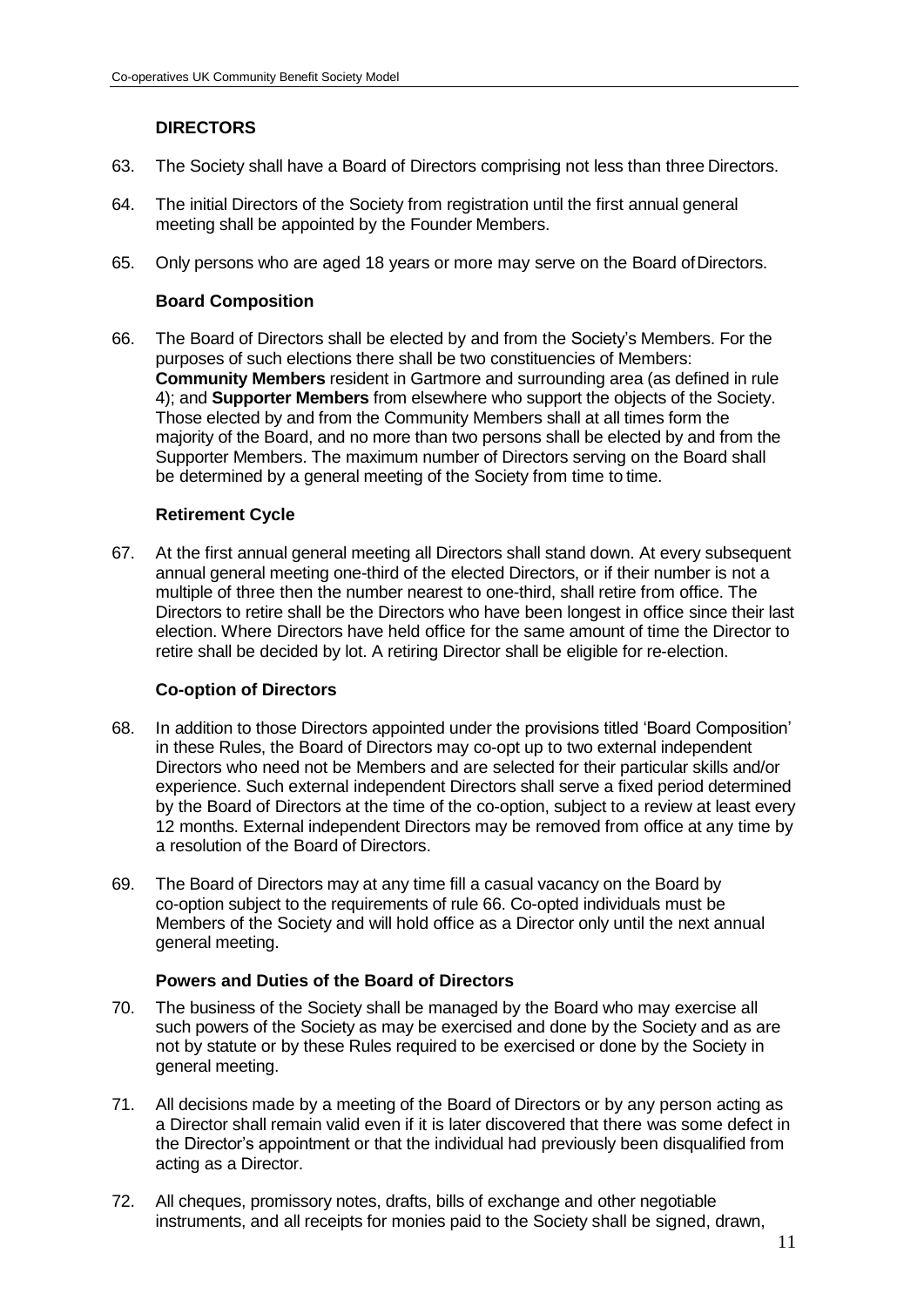accepted, endorsed, or otherwise executed in such manner as the Board shall from time to time direct.

- 73. Without prejudice to its general powers, the Board may exercise all the powers of the Society to borrow money and to mortgage or charge its undertaking and property or any part of it and to issue debentures and other securities whether outright or as security for any debt, liability or obligation of the Society or of any third party.
- 74. No Regulation made by the Society in general meeting shall invalidate any prior act of the Board which would have been valid had that Regulation not been made.
- 75. Any ultra vires action by the Board may be ratified by the Society by a special resolution passed in the way required by s44 of the Act. A separate special resolution must be passed in the same way should the Society wish to relieve a Director from any liability incurred as a result of a breach of duty arising from the Society acting outside its powers.

## **Delegation**

- 76. Subject to these Rules, the Directors may delegate any of the powers which are conferred on them under these Rules to any Person or committee consisting of Members of the Society, by such means, to such an extent, in relation to such matters and on such terms and conditions as they thinkfit.
- 77. The Directors may specify that any such delegation may authorise further delegation of the powers by any Person to whom they aredelegated.
- 78. The Directors may revoke any delegation in whole or in part or alter any terms and conditions.

#### **Sub-Committees**

- 79. A sub-committee to which the Directors delegate any of their powers must follow procedures which are based as far as they are applicable on those provisions ofthese Rules which govern the taking of decisions by Directors.
- 80. The Directors may make Regulations for all or any sub-committees, provided that such Regulations are not inconsistent with these Rules.
- 81. All acts and proceedings of any sub-committee must be fully and promptly reported to the Directors.

# **PROCEEDINGS OF THE BOARD OF DIRECTORS**

## **Calling a Meeting of the Board of Directors**

82. Any Director may, and the Secretary on the requisition of a Director shall, call a meeting of the Board of Directors by giving reasonable notice of the meeting to all Directors. Notice of any meeting of the Board of Directors must indicate the date, time and place of the meeting and, if the Directors participating in the meeting will not bein the same place, how they will communicate with each other.

#### **Proceedings of a Meeting of the Board of Directors**

83. The Board of Directors may meet together for the despatch of business, adjourn and otherwise regulate their meetings as they think fit.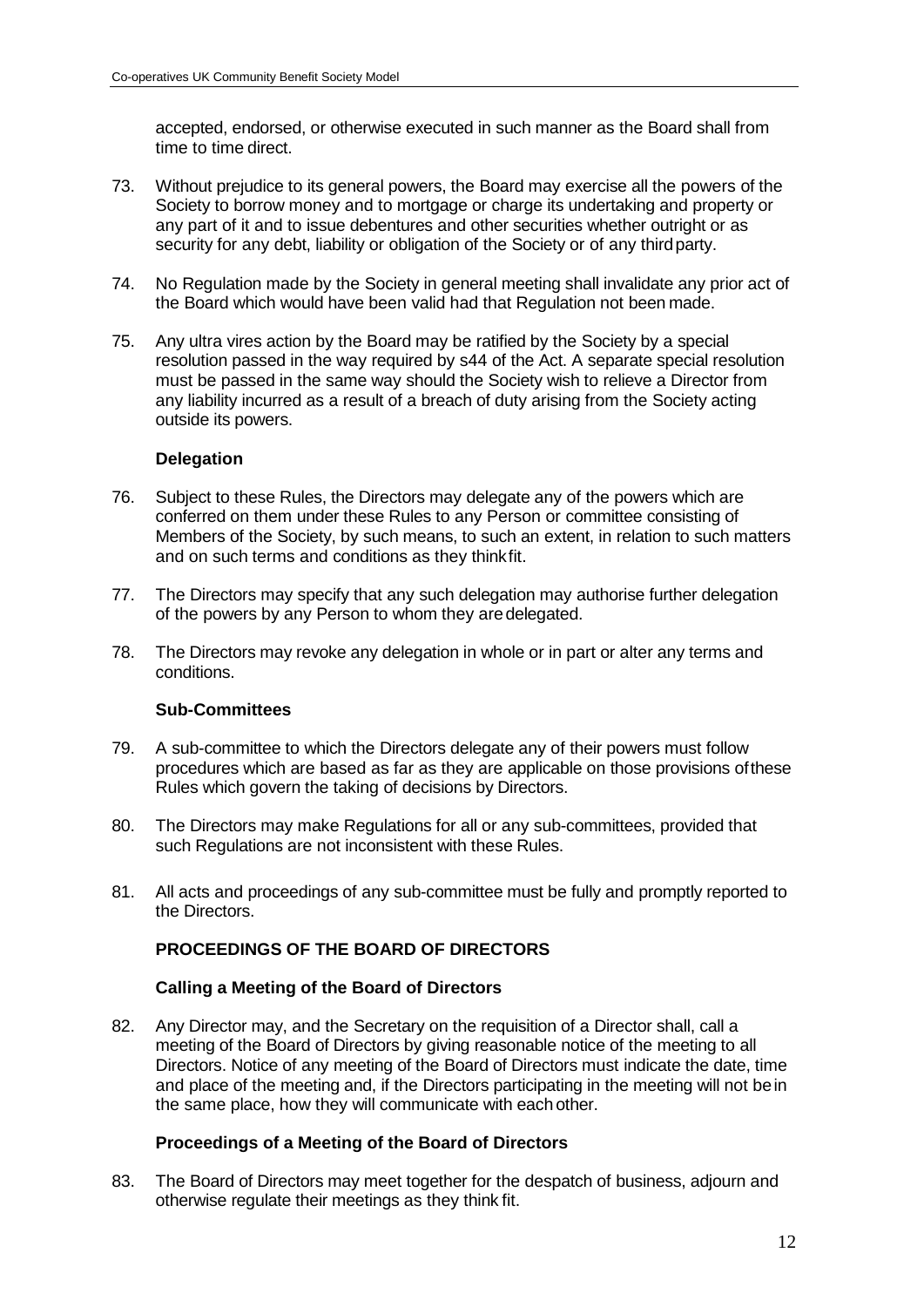- 84. A Director is able to exercise the right to speak at a meeting of the Board of Directors and is deemed to be in attendance when that person is in a position to communicate to all those attending the meeting. The Directors may make whatever arrangements they consider appropriate to enable those attending a meeting of the Board of Directors to exercise their rights to speak or vote at it including by Electronic Means. In determining attendance at a meeting of the Board of Directors, it is immaterial whether any two or more Directors attending are in the same place as eachother.
- 85. Questions arising at any meetings of the Board shall be decided by a majority of votes. In the case of an equality of votes the status quo shall be maintained and the Board of Directors may choose to refer the matter to a general meeting of the Society.
- 86. A written resolution, circulated to all Directors and signed by a simple majority of Directors, shall be valid and effective as if it had been passed at a Board meeting duly convened and held. A written resolution may consist of several identical Documents signed by one or more Directors.
- 87. The Board of Directors may, at its discretion, invite other persons to attend its meetings with or without speaking rights and without voting rights. Such attendees will not count toward the quorum.

#### **Quorum**

- 88. The quorum necessary for the transaction of business at a meeting of theBoard of Directors shall be 50% of the Directors or 3 Directors, whichever is the greater and shall include those Directors present, but not in person.
- 89. If at any time the total number of Directors in office is less than the quorum required, the Directors are unable to take any decisions other than to appoint further Directors or to call a general meeting so as to enable the Members to appoint further Directors.

## **Chairing Board Meetings**

90. The chairperson shall facilitate meetings of the Board of Directors. If s/he is absent or unwilling to act at the time any meeting proceeds to business then the Directors present shall choose one of their number to be the chairperson for that meeting.

## **Declaration of Interest**

91. A Director shall declare an interest in any contract or matter in which s/he has a personal, material or financial interest, whether directly or indirectly, and shall not vote in respect of such contract or matter, provided that nothing shall prevent a Director voting in respect of her/his terms and conditions of employment or any associated matter.

#### **Expenses**

92. The Society may pay any reasonable expenses which the Directors properly incur in connection with their attendance at meetings or otherwise in connection with the exercise of their powers and the discharge of their responsibilities in relation to the Society.

## **Termination of a Director's Appointment**

- 93. A person ceases to be a Director of the Society as soonas:
	- (a) That person resigns from office in Writing to the Secretary of the Society, and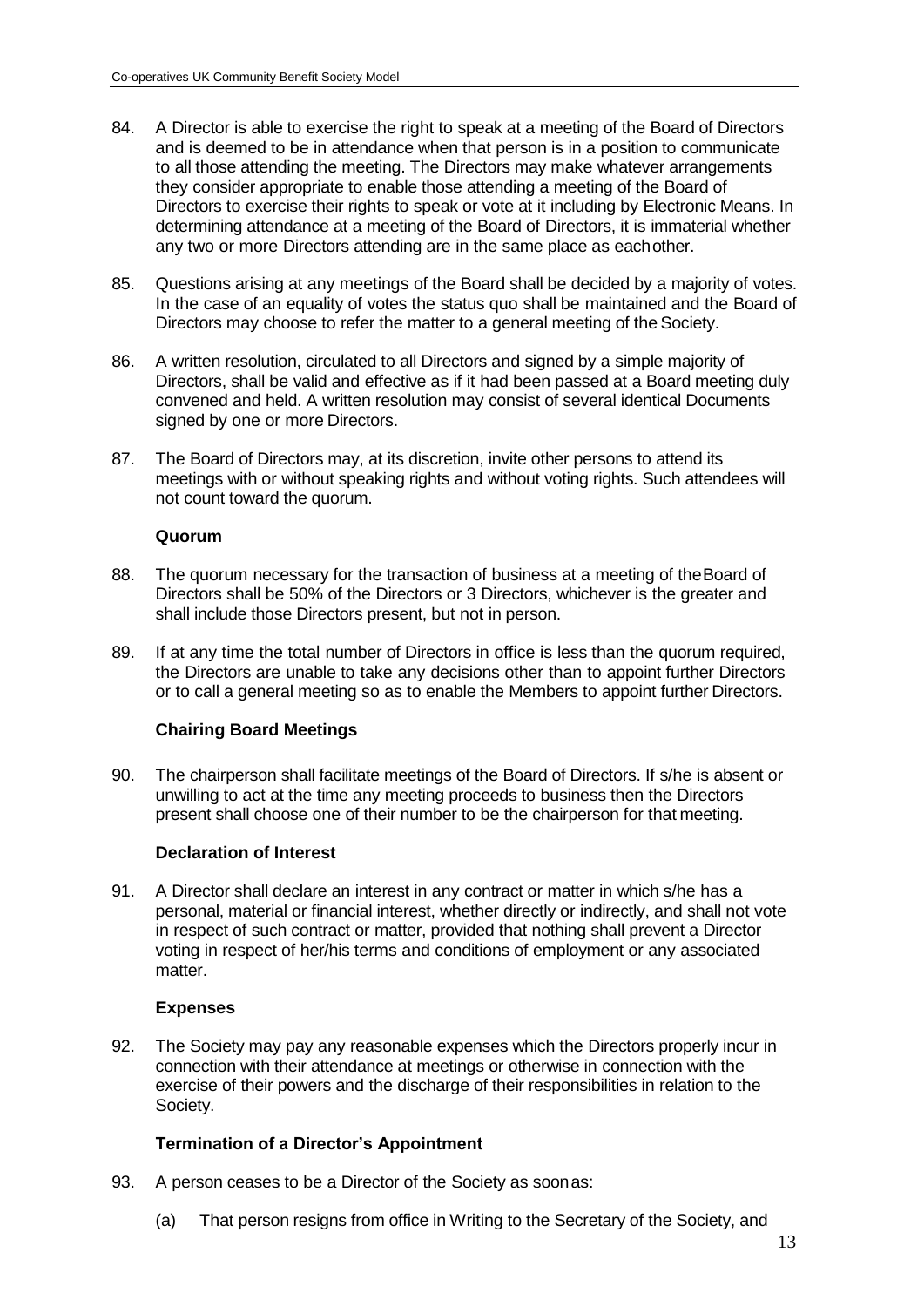such resignation has taken effect in accordance with its terms;

- (b) That person is removed from office by an ordinary resolution of the Society in general meeting, the notices for which specified that the question of the Director's removal was to be considered;
- (c) That person is prohibited from being a Director by law;
- (d) That person is disqualified from acting as a charity trustee by virtue of sections 69 and 70 of the Charities and Trustee Investment (Scotland) Act 2005 (or any statutory re-enactment or modification of those provisions);
- (e) A bankruptcy order is made against that person;
- (f) In the written opinion, given to the Society, of a registered medical practitioner treating that person, has become physically or mentally incapable of acting as a Director and may remain so for more than threemonths.

# **OFFICERS**

94. The Board shall elect from among their own number a chairperson and Secretary and such other Officers as they may from time to time decide. These Officers shall have such duties and rights as may be bestowed on them by the Board or by law and any Officer appointed may be removed by the Board. A serving Officer who is not reelected to the Board at the annual general meeting shall nevertheless continue in office until the first Board meeting following the annual generalmeeting.

# **DISPUTES**

95. In the event of a dispute between the Society or its Board and a Member of the Society or a former Member, such dispute shall be referred to an independent arbitrator whose appointment is acceptable to both parties to the dispute or in the absence of agreement to be nominated by the Secretary General of Co-operatives UK (or any role or body that succeeds to its function). The decision of such an arbitrator shall be binding. In the event that a dispute cannot, for whatever reason, beconcluded by reference to an arbitrator, the matter may be referred to the county court (or in Scotland, to the sheriff). Any Person bringing a dispute must, if so required, deposit with the Society a reasonable sum (not exceeding £100) to be determined by the Board. The arbitrator will decide how the costs of the arbitration will be paid and what should be done with the deposit.

## **REGULATIONS**

96. The Society in a general meeting, or the Board of Directors, may from time to time make, adopt and amend such Regulations in the form of bye-laws, standing orders, secondary rules or otherwise as they think fit for the management, conduct and regulation of the affairs of the Society and the proceedings and powers of the Board of Directors and sub-committees. Such Regulations (if any) shall be made available to Members. No Regulation shall be made which is inconsistent with these Rules or the Act. All Members of the Society and the Board of Directors shall be bound by such Regulations whether or not they have received a copy of them.

## **LIABILITY OF MEMBERS**

97. The liability of a Member is limited to the amount of their shareholding.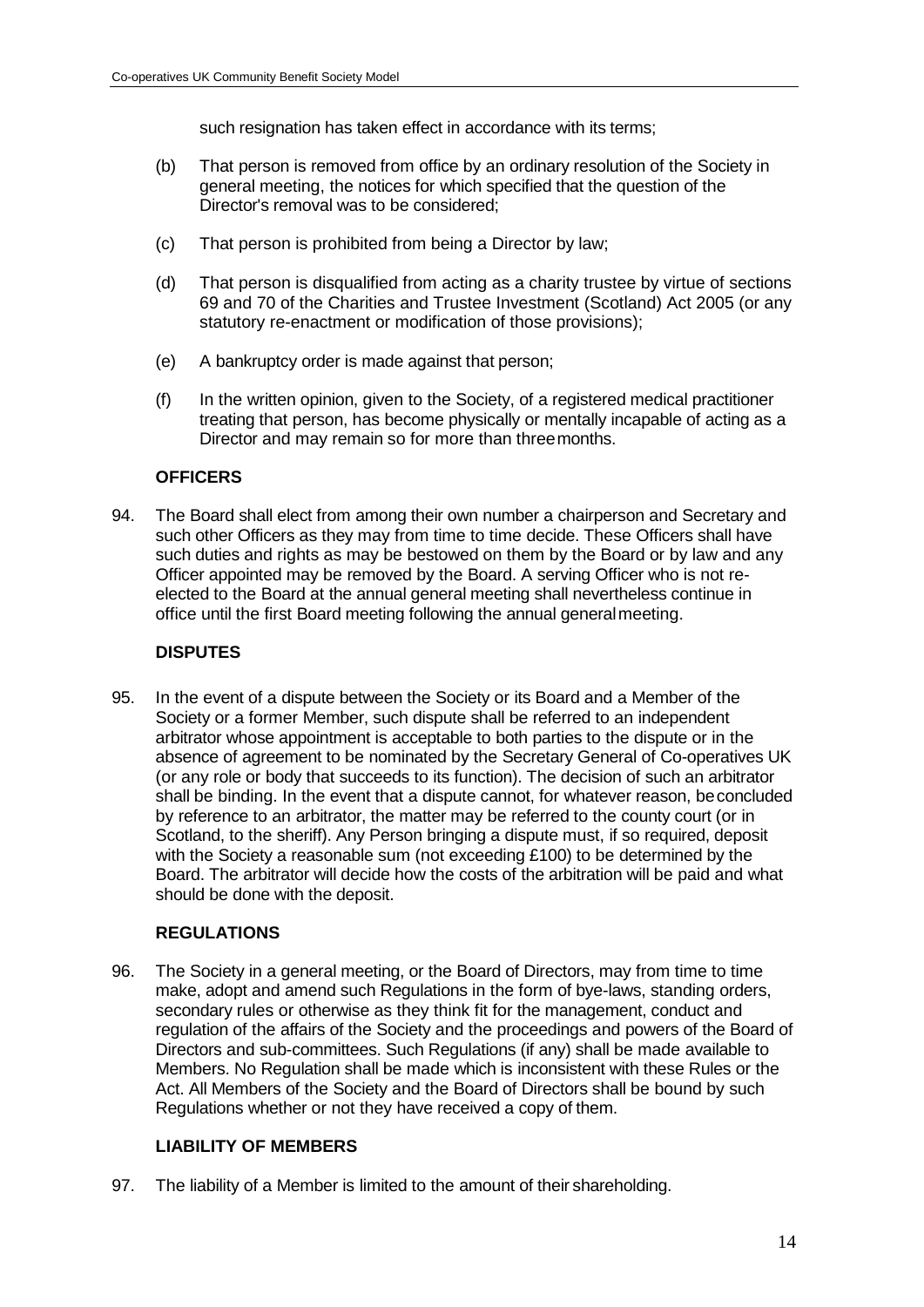# **PAYMENT OF INTEREST ON SHARE CAPITAL**

98. In order to meet its obligation to carry on its business for the benefit of the community, the Society may raise share capital as required to carry out its objects and may pay interest on Members' share capital at such rate as may be determined by the Board from time to time, provided that the rate of interest paid does not exceed theminimum rate necessary in the opinion of the Board to obtain the required share capital and thereafter to retain it.

# **APPLICATION OF PROFITS**

- 99. Any profits of the Society shall be applied as follows in such proportions and in such manner as may be decided by the Society at the annual general meeting:
	- (a) To a general reserve for the continuation and development of the Society;or
	- (b) To making payment for social or community purposes within the community served by the Society.

# **ASSET LOCK**

- 100. Pursuant to regulations made under section 1 of the Co-operatives and Community Benefit Societies Act 2003 all of the Society's assets are subject to a restriction on their use. The Society must not use or deal with its assetsexcept:
	- (a) Where the use or dealing is, directly or indirectly, for a purpose that is for the benefit of the community;
	- (b) To pay a Member of the Society the value of his withdrawable share capital or interest on such capital;
	- (c) To make a payment pursuant to sections 36 (payments in respect of persons lacking capacity) 37 (nomination by Members of entitlement to property in Society on Member's death), 40 (death of a Member: distribution of property not exceeding £5,000) of the Act;
	- (d) To make a payment in accordance with the Rules of the Society to trustees of the property of bankrupt Members or, in Scotland, Members whose estate has been sequestrated;
	- (e) Where the Society is to be dissolved or wound up, to pay its creditors; or
	- (f) To transfer its assets to one or more of the following:
		- (i) a prescribed community benefit society whose assets have been made subject to a restriction on use and which will apply that restriction to any assets so transferred;
		- (ii) a community interest company;
		- (iii) a registered social landlord which has a restriction on the use of its assets which is equivalent to a restriction on use and which will apply that restriction to any assets so transferred;
		- (iv) a charity (including a community benefit society that is a charity); or
		- (v) a body, established in Northern Ireland or a State other than the United Kingdom, that is equivalent to any of those Persons.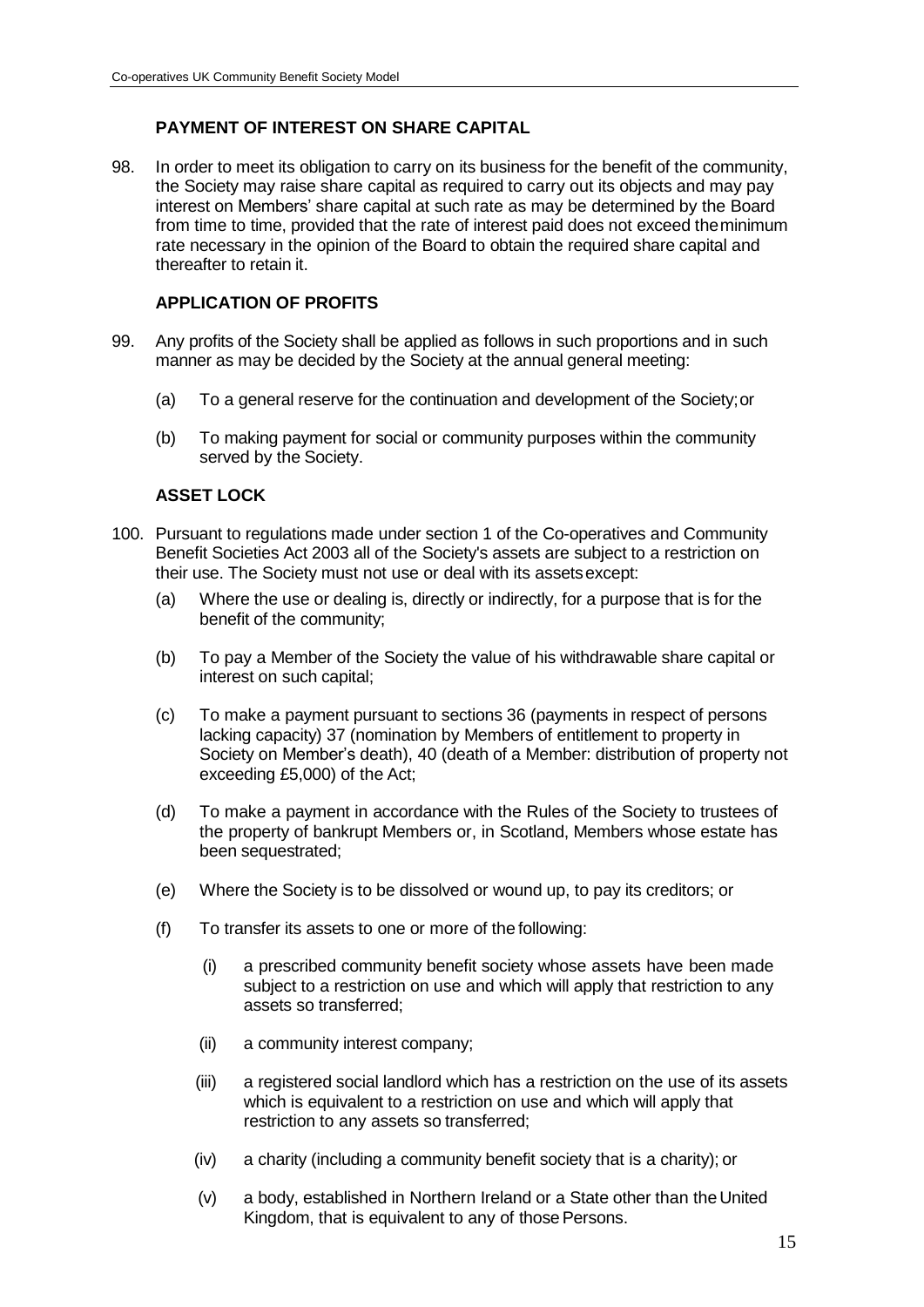## **AMALGAMATION, TRANSFER OF ENGAGEMENTS AND CONVERSION**

- 101. The Society may, by special resolution passed in the way required by section 111 of the Act, amalgamate with, or transfer its engagements to another registered society subject to at least the same degree of restriction on the distribution of profits and assets as imposed on this Society by virtue of these Rules. The Society may also accept a transfer of engagements and assets by a resolution of the Board or by general meeting.
- 102. The Society may, by a special resolution passed in a way required by section 113 of the Act, amalgamate with, or transfer its engagements to, or convert to a company, subject to at least the same degree of restriction on the distribution of profits and assets as imposed on this Society by virtue of these Rules. In relation to calling a general meeting for the purpose of such resolution, the following provisions shall apply:
	- (a) The Society shall give to Members not less than two months' notice of the meeting;
	- (b) Notice of the meeting shall be posted in a prominent place at the registered office and at all trading premises of the Society to which Members have access;
	- (c) The notice shall be accompanied by a separate statement setting out for Members:
		- (i) the reasons for the proposal;
		- (ii) whether the proposal has the support of the Board of the Society;
		- (iii) what alternative proposals have been considered, and whether they are viable;
		- (iv) details of the number of shares in the Society held by Members of the Board, and Persons connected with them;
		- (v) a recommendation by reputable independent financial advisors that the Members should support the proposal rather than any alternative proposal.
	- (d) Where the separate statement is contained in another Document, information shall be provided in the notice specifying where Members can obtain a copy of the Document.

#### **DISSOLUTION**

- 103. The Society may be dissolved:
	- (a) in accordance with section 119 of the Act by an instrument of dissolution;
	- (b) in accordance with section 123 of the Act in pursuance of a winding up order or by a resolution made or passed as directed in regard to companies by the Insolvency Act 1986; or
	- (c) in accordance with section 125 of the Act, after administration and an administrator issues a notice to dissolve the Society without prior winding-up.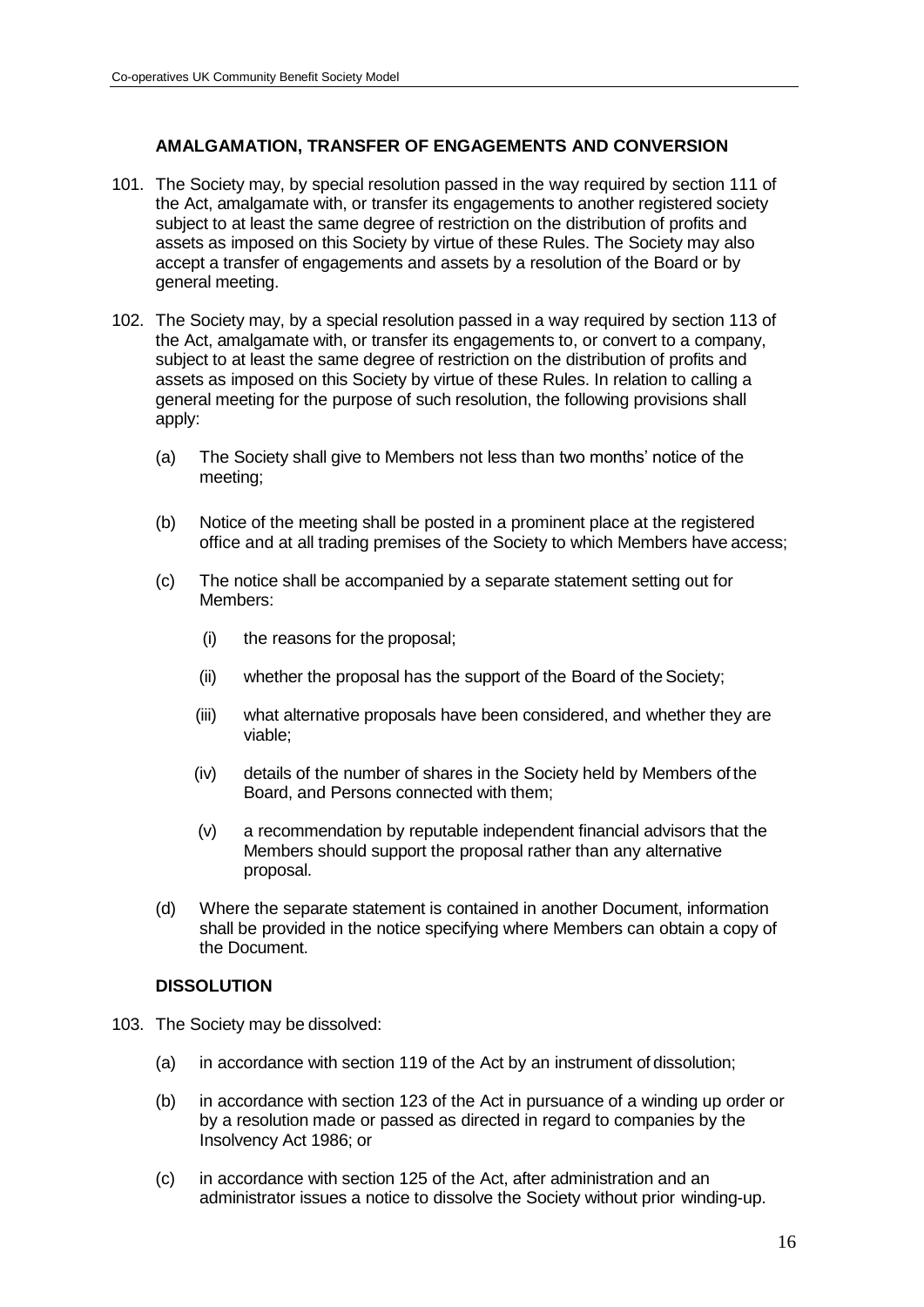104. If on the winding up or dissolution of the Society any of its assets remain to be disposed of after its liabilities are satisfied, these assets shall not be distributed among the members, but shall be transferred instead to some other non-profit body or bodies within Gartmore subject to at least the same degree of restriction on the distribution of profits and assets as is imposed on this Society by virtue of these Rules, as may be decided by the members at the time of or prior to thedissolution.

# **ADMINISTRATIVE ARRANGEMENTS**

#### **Means of Communication**

- 105. A Member may provide their consent to receive communications from the Society by Electronic Means.
- 106. A notice sent to a Director's Address shall be deemed to have been duly served 48 hours after its posting. A Director may agree with the Society that noticesor Documents sent to her/him in a particular way are to be deemed to have been received within a specified time of their being sent, and for the specified time to be less than 48 hours.

#### **Seal**

107. If the Society has a seal, it shall only be used by the authority of the Board of Directors acting on behalf of the Society. Every instrument to which the seal shall be attached shall be signed by a Director and countersigned by a second Director or the Secretary.

#### **Registers**

108. The Board of Directors shall ensure accurate registers are maintained which shall include a register of Members, a register of Directors, register of Officers and register of nominations. Such registers may be kept in hard copy or by secure electronic storage.

## **Register of Members**

109. The Board shall ensure that the register is maintained in accordance with the Act and that the particulars required by the Act are available for inspection and accessible without the need to disclose other particulars contained in the register.

## **Register of Directors and Officers**

- 110. The Society shall maintain a register of Directors and Officers which shall include the following particulars:
	- (a) Name of the Director;
	- (b) Address of the Director;
	- (c) The date on which they assumed office;
	- (d) The date on which they vacated office; and
	- (e) The position held by a Director if s/he is also an Officer and the date on which the Director assumed and vacated his/her Officer position.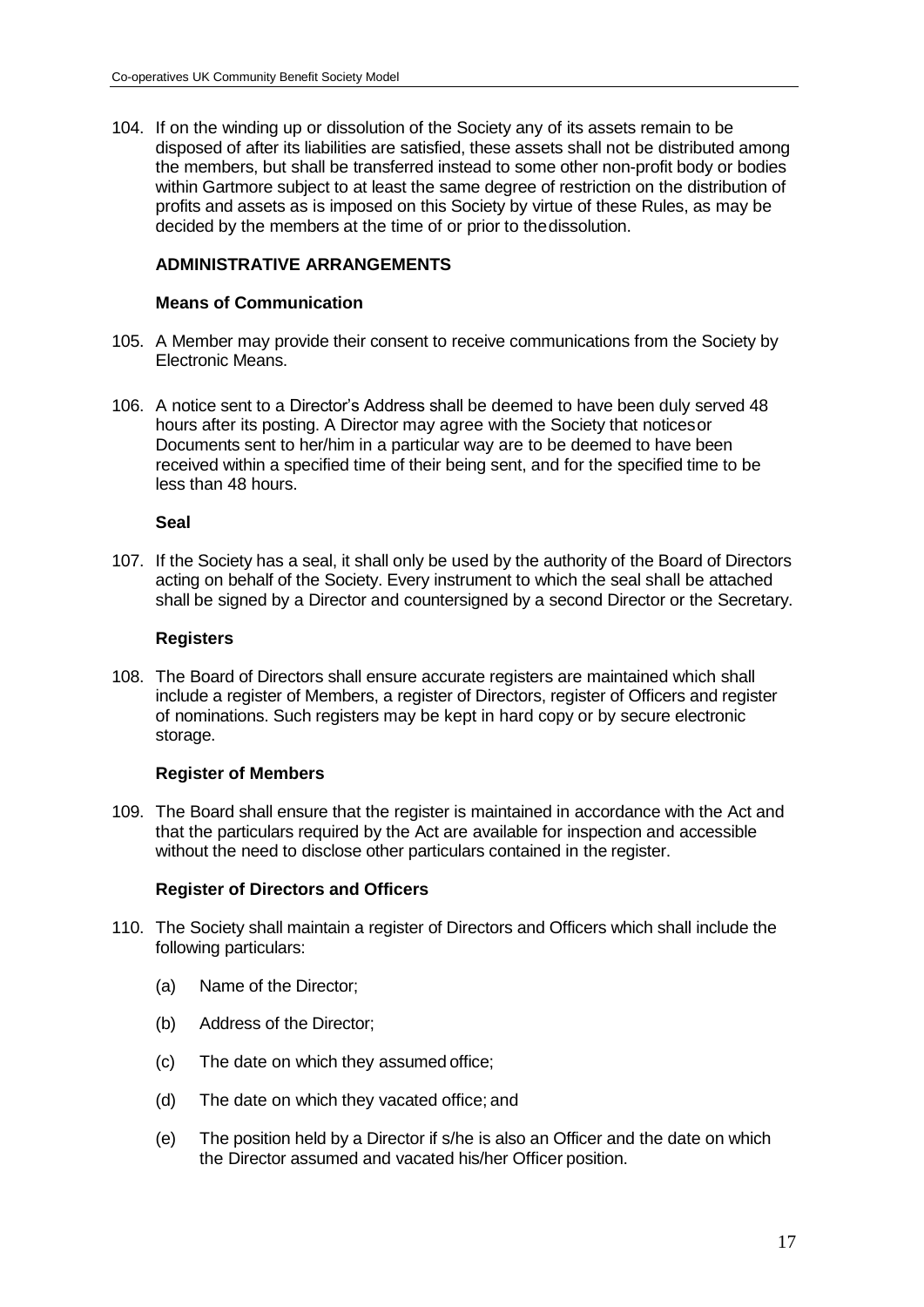# **Register of Nominations**

111. The Society shall maintain a register of nominations which shall record the names of all persons entitled to a Member's property in the event of his/her death and any revocation or variation of the nomination.

#### **Amendments to Rules**

112. Subject always to regulation 7 of the Community Benefit Societies (Restriction on Use of Assets) Regulations 2006, which has the effect of making the 'Application of Profit' rule dealing with the restriction on use of assets unalterable, any of these Rules may be rescinded or amended or a new rule made by Extraordinary Resolution at a general meeting of which 14 Clear Days' notice has been given, such notice to include details of the change(s) to be proposed at that meeting. No amendment of Rules is valid until registered by the Registrar. When submitting the rule amendments for registration, the Secretary may at their sole discretion accept any alterations required or suggested by the Registrar without reference back to a further general meeting of the Society.

#### **Copies of the Society's Rules**

113. A copy of these Rules and any amendments made to them shall be given free of charge to every Member upon admission to membership and shall be provided to any other Person on demand and on payment of the statutory fee chargeable for the time being in force.

#### **Minutes**

- 114. The Society shall ensure that minutes are kept of all:
	- (a) Proceedings at general meetings of the Society; and
	- (b) Proceedings at meetings of the Board of Directors and its sub-committees which include names of the Directors present, decisions made and the reasons for those decisions.

#### **Annual Return**

- 115. Every year and within the period prescribed by the Act, the Secretary shall send the annual return in the prescribed form to the Registrar. The annual return shall be accompanied by:
	- (a) A copy of the Auditor's report on the Society's accounts for the period covered by the annual return or a copy of such other report (if any) as is required by statute for such a period; and
	- (b) A copy of each balance sheet made during that period and report of the Auditor or other appropriate person as required by statute on that balance sheet.
- 116. The Society shall on demand supply free of charge to any Member or any person with an interest in the funds of the Society a copy of the latest annual return together with a copy of the Auditor's report on the accounts and balance sheet contained in the annual return and the Auditor's Report (if any).
- 117. The Society shall at all times keep a copy of the latest balance sheet of the Society together with a copy of the corresponding Auditor's report (if any) hung up in a conspicuous place at the registered office and displayed on the Society's website (if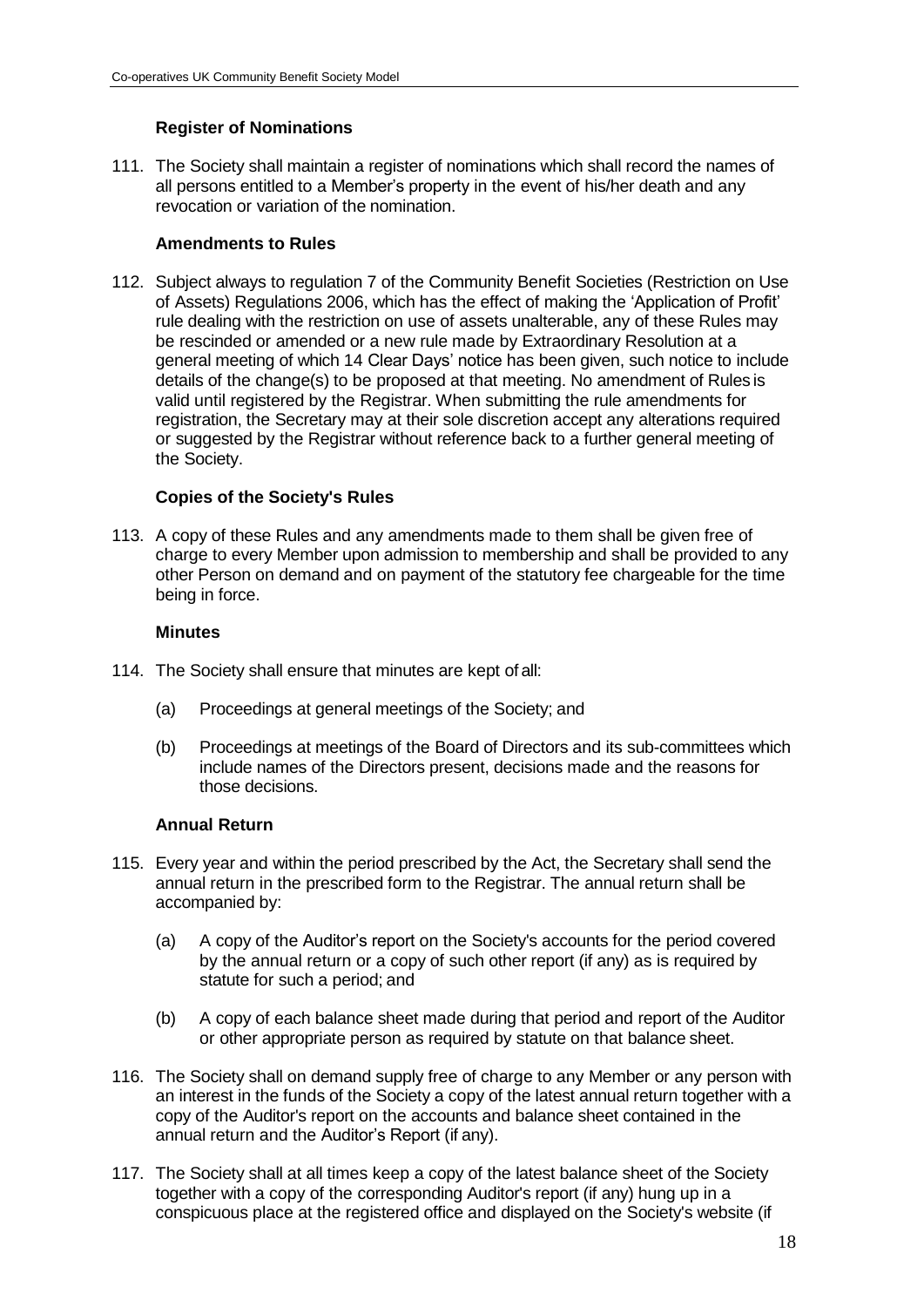any).

#### **Audit**

- 118. Unless the Society meets the criteria set out in section 83(2) of the Act or may disapply the audit requirement in accordance with section 84 of the Act, the Board shall in each financial year appoint an Auditor as required by section 83(1) of the Act, to audit the Society's accounts and balance sheet for the year. This provision also applies if the Society is in its first financial year.
- 119. The following persons shall not be appointed as Auditor of the Society:
	- (a) An Officer or Employee of the Society;
	- (b) A person who is a partner or employee of, or who employs an, Officer of the Society.
- 120. The Board may appoint an Auditor to fill a casual vacancy occurring between general meetings.
- 121. An Auditor for the preceding financial year shall be re-appointed as Auditor of the Society for the current financial year unless:
	- (a) S/he has given notice in writing to the Secretary of her/his unwillingness to be re-appointed; or
	- (b) S/he is ineligible for appointment as Auditor of the Society for the current financial year; or
	- (c) S/he has ceased to act as Auditor of the Society by reason of incapacity;or
	- (d) An ordinary resolution is passed under section 93(2) of the Act; to either:
		- (i) appoint another person instead of the existing auditor,
		- (ii) expressly provide that the existing auditor is not to be re-appointed, or
		- (iii) disapply section 83 (duty to appoint auditors) in relation to the current year of account.
- 122. Any ordinary resolution of a general meeting of the Society either to remove an Auditor from office or to appoint another person as Auditor shall not be effective unless notice of the proposed resolution has been given to the Society at least 28 days prior to the meeting at which the resolution is to be considered. At least 14 days' notice of such resolution must then be given to Members of the Society in the manner prescribed in these Rules and in Writing to the Auditor(s).

#### **Social Accounting and Reporting**

123. In addition to any financial accounts required by the Act, the Members may resolve to undertake an account of the activities of the Society which will endeavour to measure its social and environmental performance using whatever methodology the Members deem appropriate. Following the completion of such an account the Society shall report any findings to its Members and other stakeholders.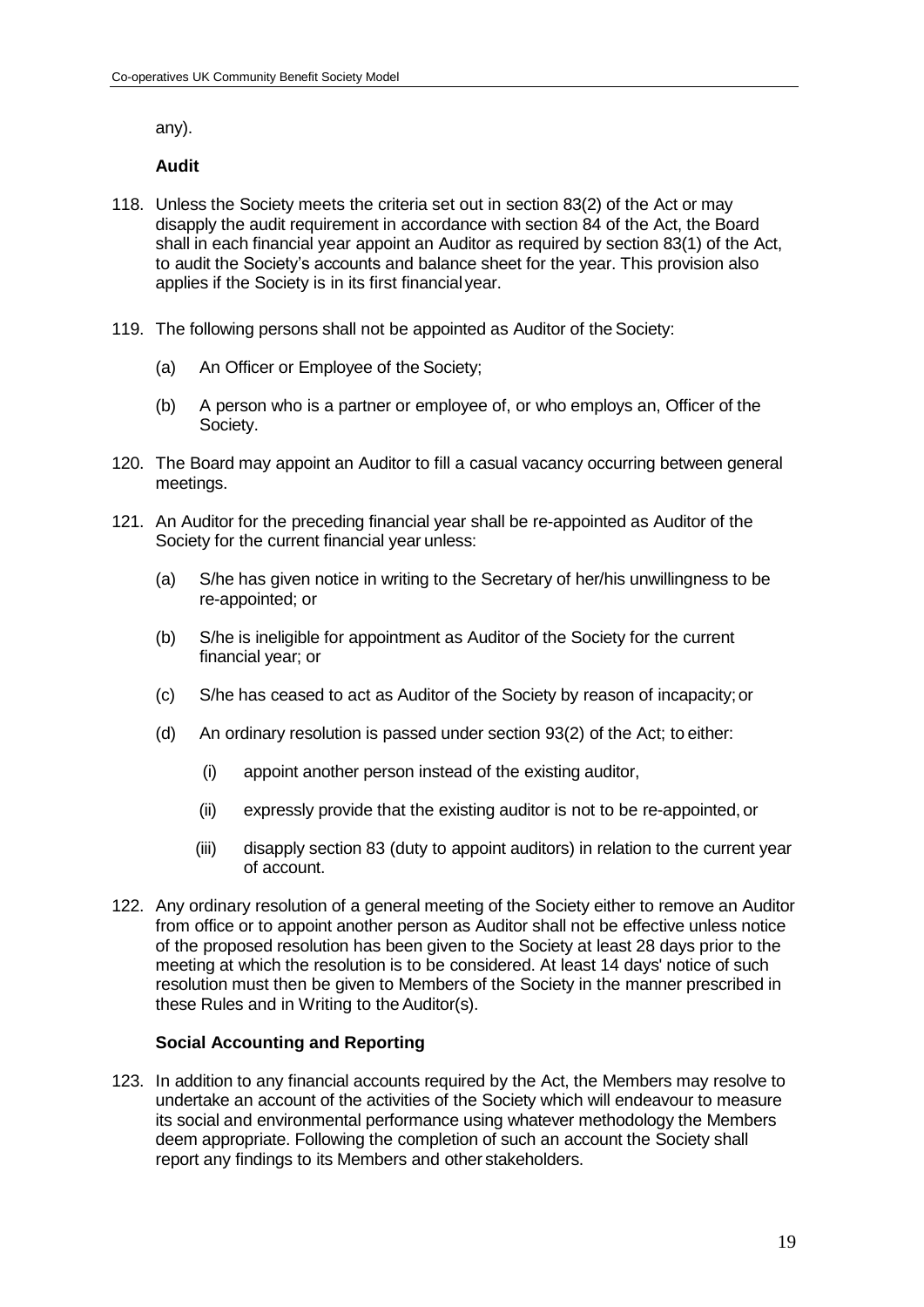## **Indemnity and Insurance**

- 124. Subject to the following rule, any Director or former Director of the Society maybe indemnified out of the Society's assets against:
	- (a) Any liability incurred by that Director in connection with any negligence, default, breach of duty or breach of trust in relation to theSociety;
	- (b) Any liability incurred by that Director in connection with the activities of the Society in its capacity as a trustee of an occupational pension scheme;
	- (c) Any other liability incurred by that Director as an Officer of the Society.
- 125. The above rule does not authorise any indemnity which would be prohibited or rendered void by any provision of law.
- 126. The Directors may decide to purchase and maintain insurance, at the expense of the Society, for the benefit of any Director or former Director of the Society in respect of any loss or liability which has been or may be incurred by such a Director in connection with their duties or powers in relation to the Society or any pension fund or employees' share scheme of theSociety.

- Accepted as a model by the Financial Conduct Authority 2017 v.1 -